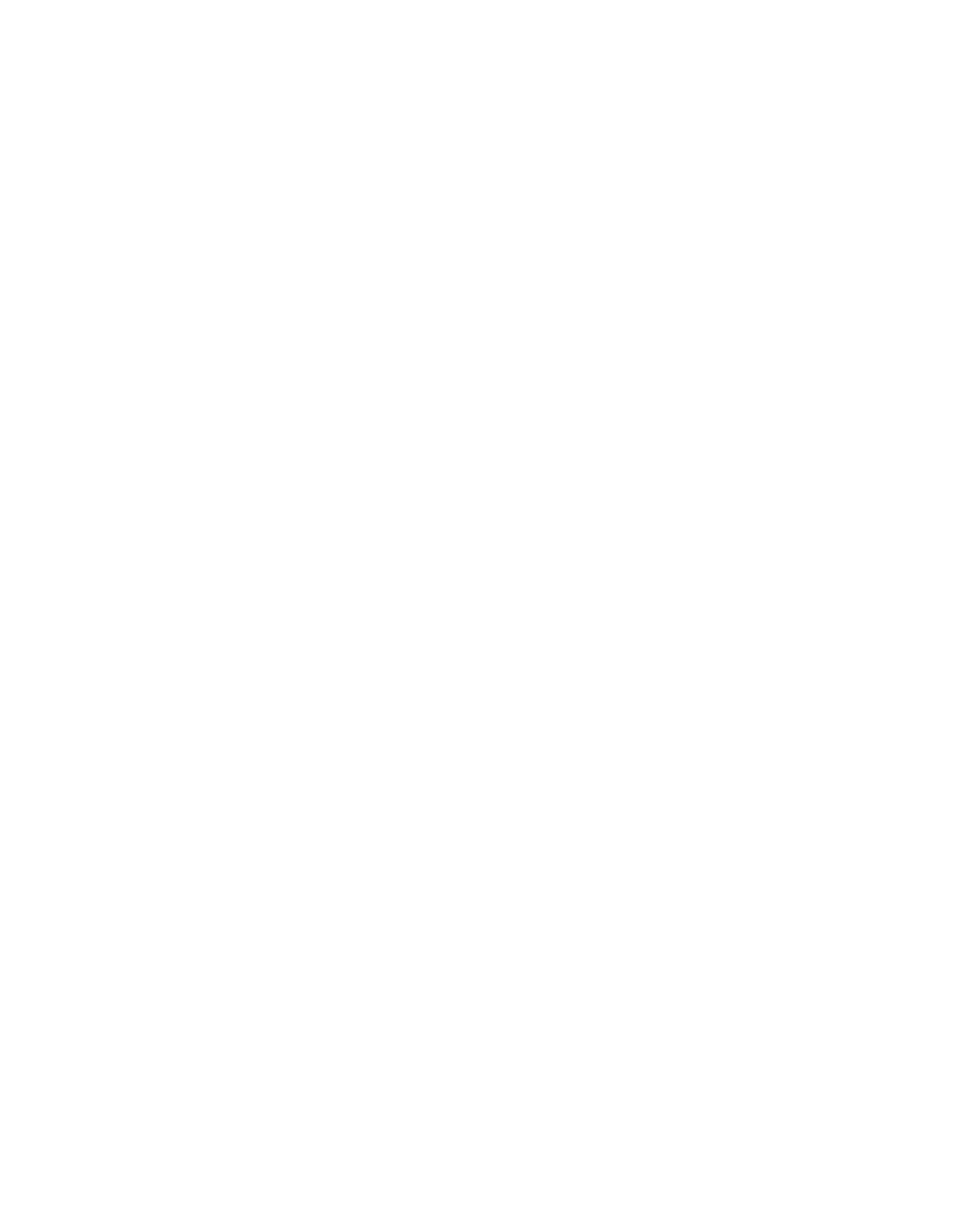# ROSEMAN UNIVERSITY **COLLEGE OF PHARMACY**



# **STUDENT HANDBOOK**

*Effective: 2022-2023 Academic Year*

Published by Roseman University of Health Sciences College of Pharmacy http://www.roseman.edu

#### HENDERSON CAMPUS

11 Sunset Way Henderson, Nevada 89014 Tel: (702) 990-4433 Fax: (702) 990-4435

#### SOUTH JORDAN CAMPUS

10920 South River Front Parkway South Jordan, Utah 84095 Tel: (801) 302-2600 Fax: (801) 302-7068

*University policies and procedures are included in the University Student Catalog or may be found on the University*  website (*http://www.roseman.edu/students/registrar/university-policies/*). The policies and procedures in this Stu*dent Handbook are specific to the College of Pharmacy and are supplementary to University policies. In the event that a University policy is in conflict with a policy of the College of Pharmacy, the stricter policy will apply. This handbook is effective for Class of 2023 students the first day they matriculate into their P3 year, and the first day of orientation for Class of 2024 and 2025 students.*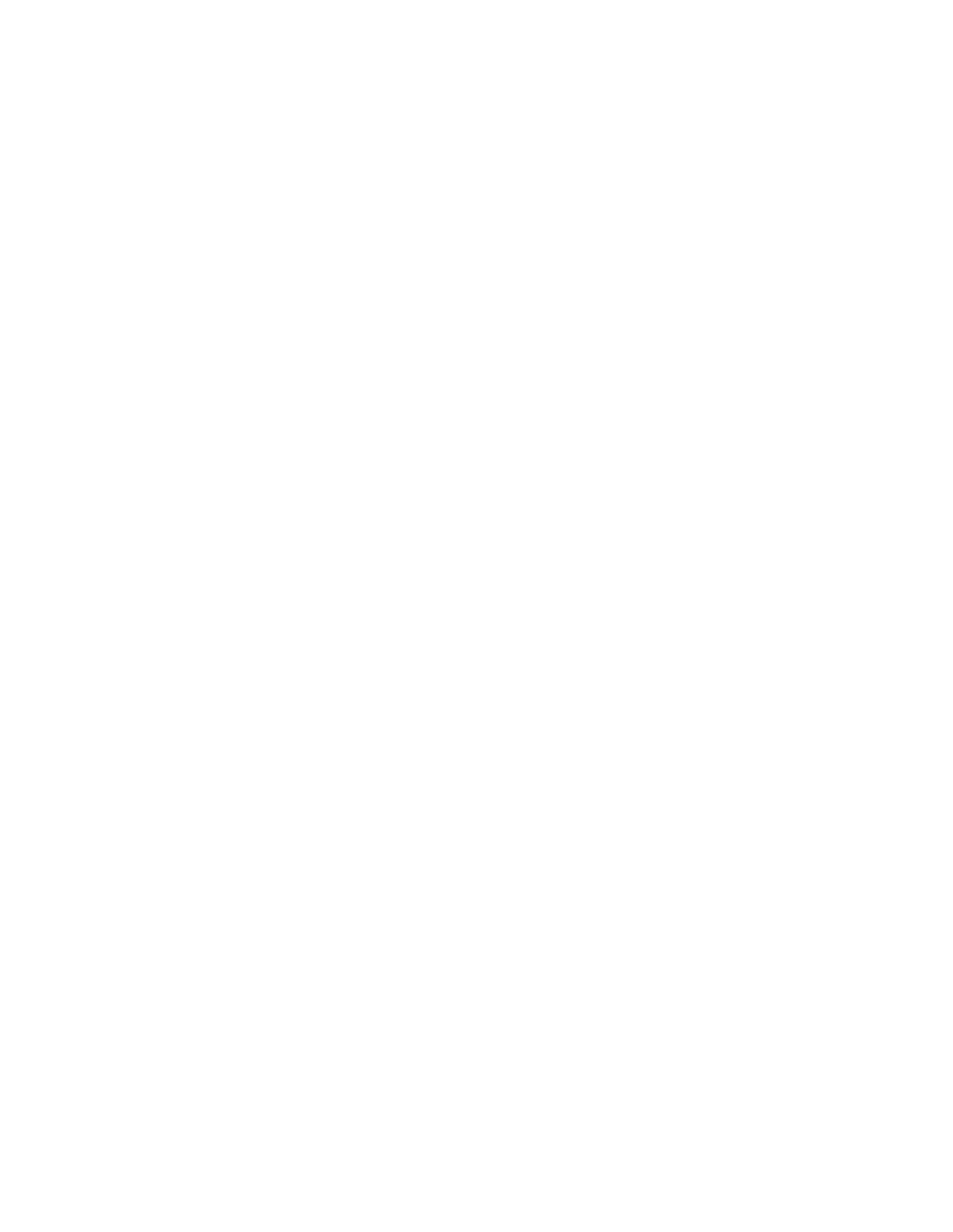# **TABLE OF CONTENTS**

| MULTIMEDIA RECORDING BY STUDENT(S)/RESIDENT(S), THEIR AGENTS, REPRESENTATIVES,                 |  |
|------------------------------------------------------------------------------------------------|--|
|                                                                                                |  |
|                                                                                                |  |
|                                                                                                |  |
|                                                                                                |  |
|                                                                                                |  |
|                                                                                                |  |
|                                                                                                |  |
|                                                                                                |  |
|                                                                                                |  |
|                                                                                                |  |
|                                                                                                |  |
|                                                                                                |  |
|                                                                                                |  |
|                                                                                                |  |
|                                                                                                |  |
|                                                                                                |  |
|                                                                                                |  |
|                                                                                                |  |
|                                                                                                |  |
|                                                                                                |  |
|                                                                                                |  |
|                                                                                                |  |
| Procedure When Unsatisfactory Progress is Documented in Pharmacy Practice Experiences 14       |  |
| Unsatisfactory Progress during Introductory Pharmacy Practice Experiences (IPPE) 14            |  |
| Unsatisfactory Progress during Advanced Pharmacy Practice Experiences (APPE) 14                |  |
|                                                                                                |  |
| Nevada State Board of Pharmacy Intern Pharmacist Certificate of Registration and State of Utah |  |
| Division of Occupational and Professional Licensing Pharmacy Intern Registration 14            |  |
|                                                                                                |  |
|                                                                                                |  |
|                                                                                                |  |
| HIPAA, Bloodborne Pathogens in Healthcare Facilities, and Tuberculosis Training 16             |  |
|                                                                                                |  |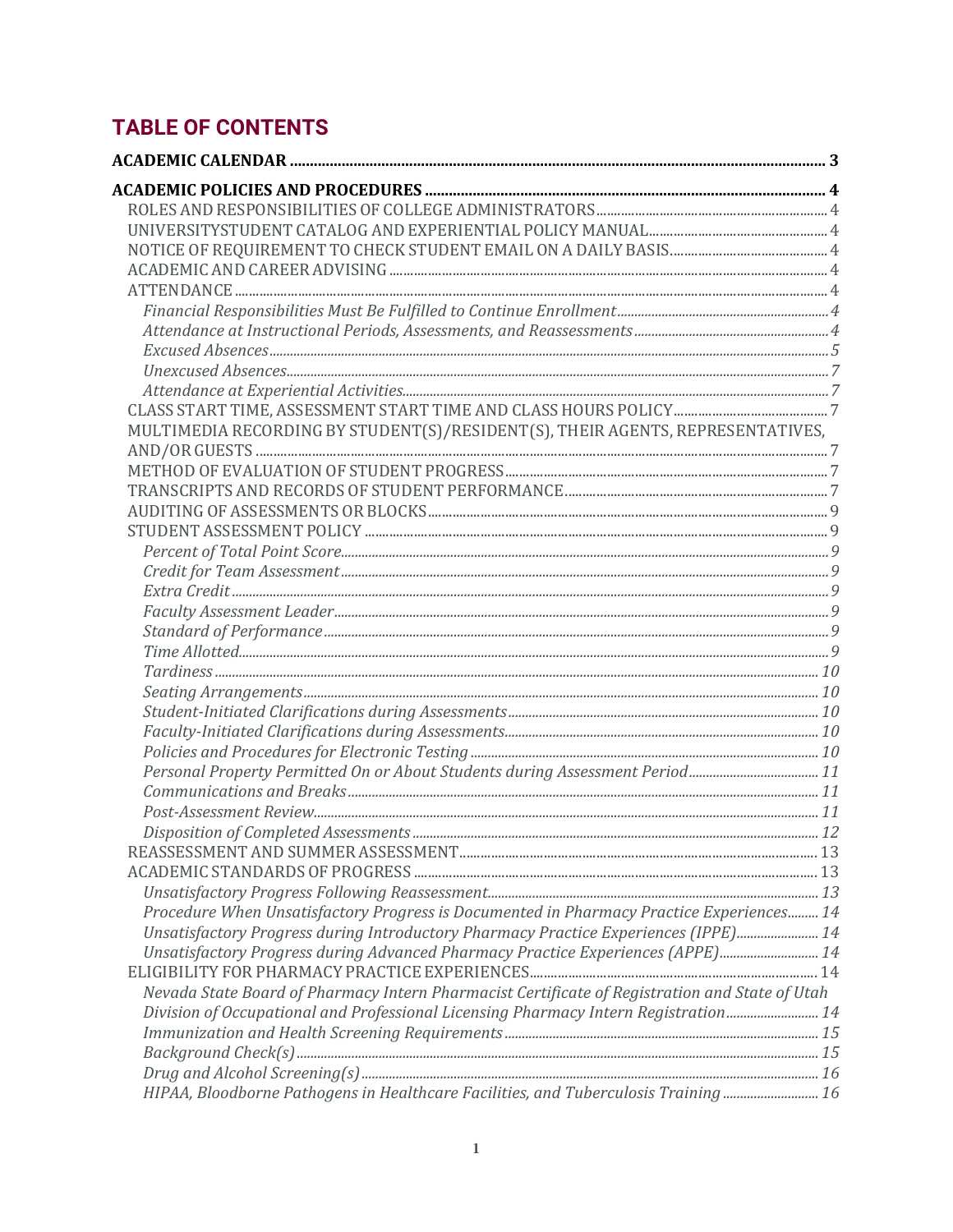| POLICIES AND PROCEDURES PERTAINING TO STUDENT PROFESSIONALISM 16                    |  |
|-------------------------------------------------------------------------------------|--|
|                                                                                     |  |
|                                                                                     |  |
|                                                                                     |  |
| CONSEQUENCES OF UNSATISFACTORY ACHIEVEMENT OF PROFESSIONAL STANDARDS  18            |  |
|                                                                                     |  |
| CONSEQUENCES OF UNSATISFACTORY ACHIEVEMENT OF ACADEMIC STANDARDS  19                |  |
|                                                                                     |  |
| ${\bf WITHDRAM} \label{thm:main} {\bf WITHDRAM} \label{thm:main} {\bf A}{\bf WATH}$ |  |
|                                                                                     |  |
|                                                                                     |  |
|                                                                                     |  |
|                                                                                     |  |
| CONDITIONS FOR RE-ADMISSION FOR A STUDENT WITHDRAWING "IN GOOD ACADEMIC             |  |
| CONDITIONS FOR RE-ADMISSION FOR A STUDENT WITHDRAWING "NOT IN GOOD ACADEMIC         |  |
|                                                                                     |  |
|                                                                                     |  |
|                                                                                     |  |
|                                                                                     |  |
|                                                                                     |  |
|                                                                                     |  |
|                                                                                     |  |
|                                                                                     |  |
|                                                                                     |  |
|                                                                                     |  |
|                                                                                     |  |
|                                                                                     |  |
|                                                                                     |  |
|                                                                                     |  |
|                                                                                     |  |
|                                                                                     |  |
|                                                                                     |  |
|                                                                                     |  |
|                                                                                     |  |
|                                                                                     |  |
|                                                                                     |  |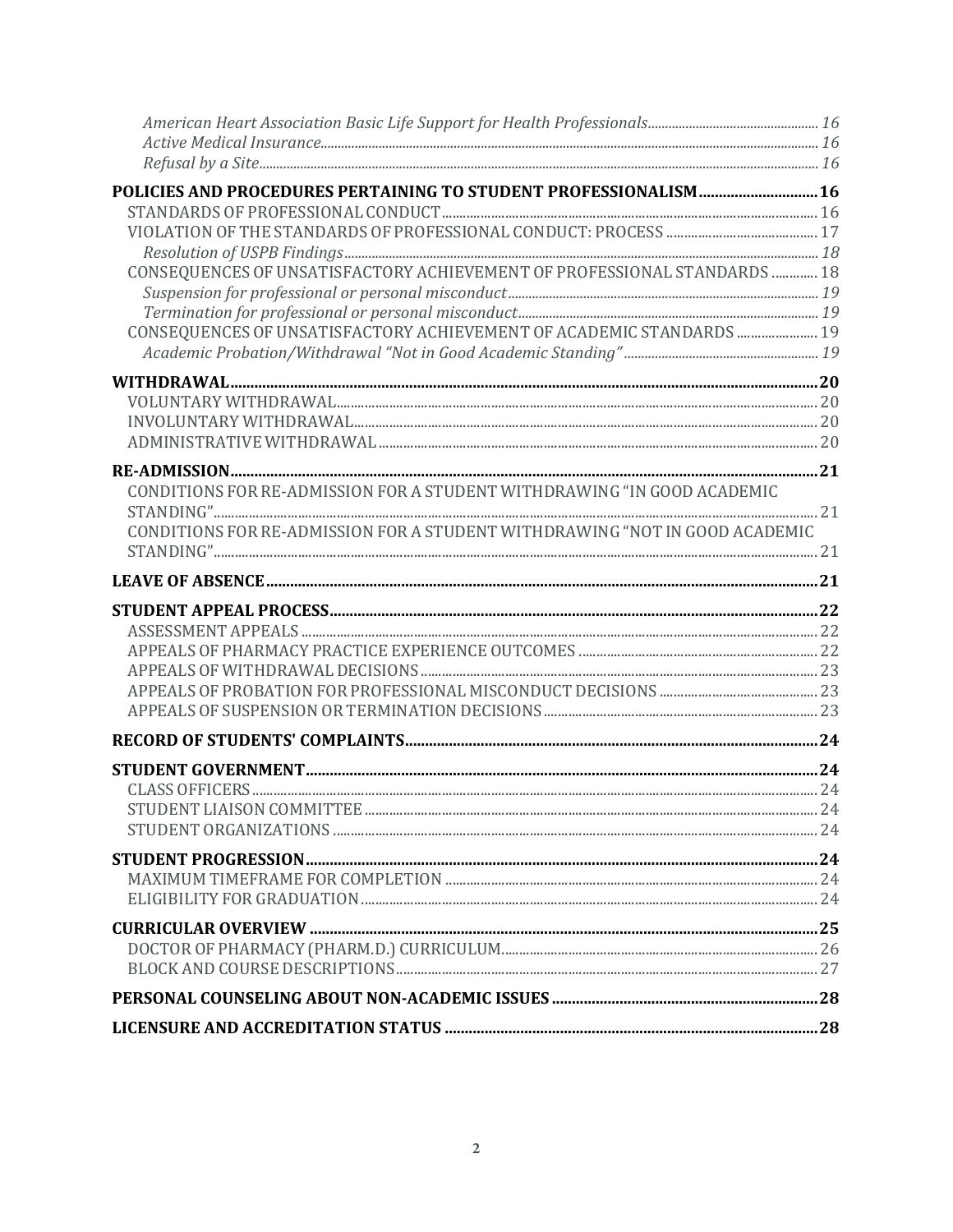# **ACADEMIC CALENDAR**

### **Calendar for the 2022-2023Academic Year**

All University Offices are open for business from 8 a.m. to 5 p.m., Monday through Friday, except the Official Holidays noted below.

| August 15-19               |
|----------------------------|
| August 22                  |
| TBD                        |
|                            |
| August 22                  |
| August 23                  |
| September 5                |
| November $-23 - 25$        |
| December 19 - January $6*$ |
|                            |
| January 9                  |
| March 24 - 27              |
|                            |
| May 26                     |
| May 11                     |
| May 29                     |
| May 29                     |
| TBD                        |
| July 4                     |
| July 10 - August 18        |
|                            |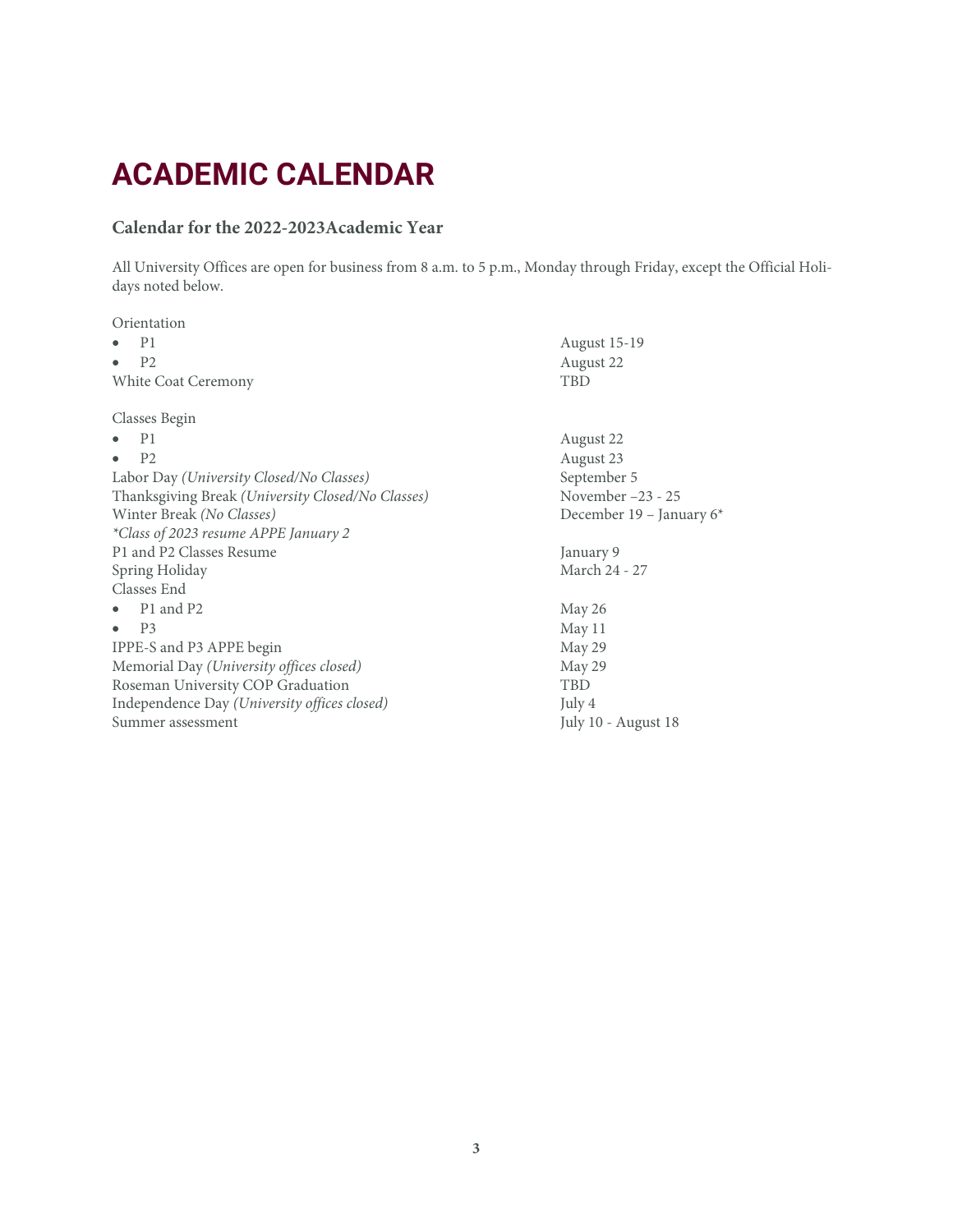# **Academic Policies and Procedures**

# **ROLES AND RESPONSIBILITIES OF COLLEGE ADMINISTRATORS**

The Dean reserves the right to designate the roles and responsibilities of the College Administrators (Assistant/Associate Deans) and Directors.

# **UNIVERSITY STUDENT CATALOG AND COLLEGE EXPERIENTIAL POLICY MANUAL**

Additional policies as noted in the University Student Catalog and the College Experiential Policy Manual are considered an extension of the policies in this handbook.

# **NOTICE OF REQUIREMENT TO CHECK STUDENT EMAIL ON A DAILY BASIS**

University and College administration, faculty, staff, and preceptors rely on email to share information with students about policies, procedures, appropriate deadlines, class materials and activities. Students must check Rosemanprovided email accounts at least once a day while enrolled (excluding holidays) to be aware of current notices and information. If a student experiences a chronic problem accessing their email account (i.e., inability to access the account for longer than 2 business days), the Roseman University Technology Services Help Desk must be contacted to resolve the situation. Students who experience difficulty accessing email accounts, or who do not read notices sent via email in a timely manner, are not exempt from complying with appropriate University and College rules, regulations and deadlines.

### **ACADEMIC AND CAREER ADVISING**

The College is aware of the wide diversity of the academic and professional goals held by its students. The College recognizes that students are interested in working with faculty members who understand and appreciate their individual interests and pursuits. For the PHAR 495 and 595: Continuing Professional Development courses in the P1 and P2 years, each student is assigned a faculty mentor as first point of contact for academic and career advising. In addition, every faculty member in the College is responsible for being available and accessible to mentor students. Students are encouraged to contact any faculty member(s) desired to obtain academic or career advice. Students can visit the Roseman University website at www.roseman.edu to review a brief description of the backgrounds and interests of the faculty and administration of the College. Additionally, students may contact any of the Deans, Associate/Assistant Deans or Directors of the College for academic and career advising, including referral to other appropriate resources.

# **ATTENDANCE**

## **Financial Responsibilities Must Be Fulfilled to Continue Enrollment**

Students must fulfill financial responsibilities to the University to remain enrolled in the program. A student who has not paid their tuition and fees will not be allowed to continue to progress through the curriculum. A student who is late paying their tuition and fees will receive notice stating that payment is past due, and the student must fulfill the financial responsibilities to the University to continue enrollment.

A student who is delinquent in payment must make payment by 4:00 pm on the business day before an assessment to be eligible to sit for the assessment. If a financially ineligible student completes an assessment in part or in full, no academic credit will be awarded. The student will be given a "No Pass" for that assessment and will be required to attend the applicable reassessment or summer assessment.

A student who is enrolled in Electives, IPPEs or APPEs will be removed from the class or the site the day after payment is past due.

### **Attendance at Instructional Periods, Assessments, and Reassessments**

Roseman University's educational model is unique, with accelerated learning and a 90% testing proficiency requirement to advance in coursework. It is a fast-paced and challenging educational environment that delivers consistently high professional licensure passage rates and a degree one year sooner than traditional models. Because the active learning and team activities are a critical component of the Roseman educational model supporting each student's achievement of competency and mastery, it is expected that all students attend all instructional sections, assessments, and required reassessments and/or summer assessments. Absence from instructional periods does not relieve the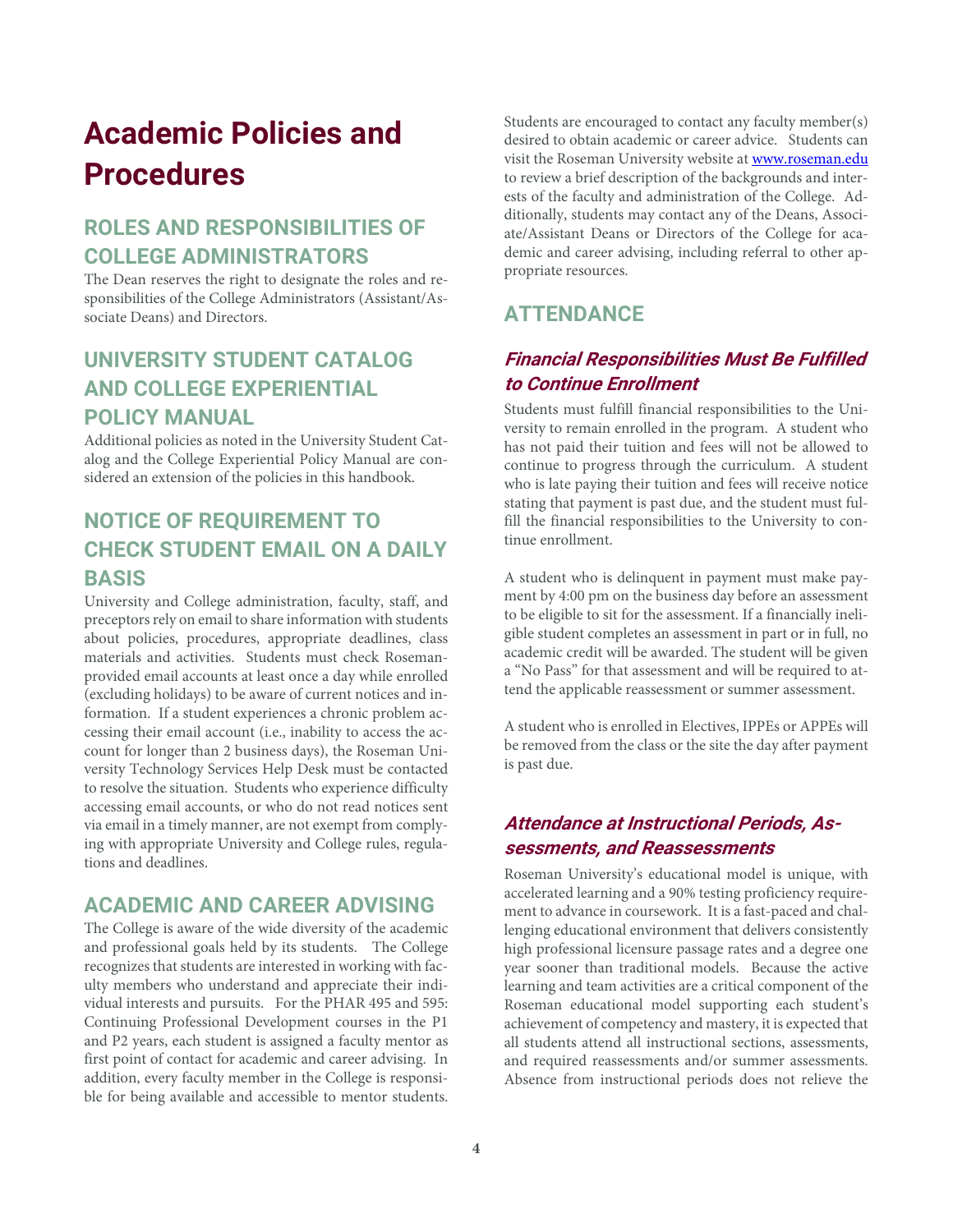student from responsibility for the material covered during the periods.

If a student has an absence which would prevent taking a scheduled initial assessment, reassessment, summer assessment, other required classroom activity, or experiential rotation day(s) the student *must* request an excused absence as described below. An "excused absence" means a requested absence approved in accordance with this policy.

**The decision to grant an excused absence for the reasons listed below is at the sole discretion of the Assistant Dean of Academic Affairs for all didactic requests, and the appropriate Director for Experiential Education for experiential requests.** Should a student not provide requested documentation, fail to submit their request within the timeframes specified below, or if administering the makeup activity at an alternate time would impose an undue hardship on the instructor, proctor, or the University that could not reasonably have been avoided, then an excused absence request may be denied. Falsification of documentation is a violation of the College's Standards of Professional conduct and will result in disciplinary action up to and including termination.

Requests for an excused absence may only be granted for the five itemized reasons below. Makeup assessments and reassessments must be completed by the deadlines outlined below or a student will receive a grade of "No Pass" and be required to attend the summer assessment period. Makeup activities or experiential rotation days will be at the discretion of corresponding block coordinator or Experiential Director. A student with prolonged illnesses or other personal issues that result in multiple absences may be denied excused absences and asked to consult with the appropriate college administrator regarding taking a leave of absence (see Leave of Absence).

#### **Excused Absences**

#### **1. Student Illness**

Should a student be unable to participate in a scheduled assessment, reassessment, summer assessment, other required classroom activity, or experiential rotation day due to illness, the student must submit a request using the link on the Academic Affairs folder on Canvas no later than 8:00 am on the day of the scheduled assessment, reassessment, summer assessment, classroom activity, or experiential rotation day(s). If the experiential rotation has a start time later than 8:00 AM, the student is expected to submit the absence request no later than the established start time for that rotation day. In order for an excused absence to be

considered, a letter or note signed and dated by apractitioner licensed within the United States of America and acting within their scope of practice who evaluated the student, must be received no later than one business day following the missed assessment/reassessment and uploaded with the online absence request. The practitioner cannot be an immediate family member of the student in question. Electronic copies of the practitioner's note may be accepted; however, the original copy may be requested. The College of Pharmacy reserves the right to require the student to provide additional information and/or documentation beyond that listed above if deemed pertinent in determining if an absence should be approved.

#### **2. Personal or Family Emergency**

Should a student experience an emergency personally or in their immediate family ("immediate family" is defined as parent, guardian, spouse, child, or sibling) that would preclude attendance at a scheduled assessment, reassessment, summer assessment, other required classroom activity, or experiential rotation day(s), the student should submit a request as soon as possible following the event making every possible effort to meet 8:00 am (or scheduled rotation start time) on the day of the scheduled assessment, reassessment, summer assessment, required activity, or experiential rotation day through the link on the Academic Affairs folder on Canvas.

"Emergency" situations include, but may not be limited to, hospitalization, or other unforeseen, debilitating events. Whether or not a request for an excused absence due to personal or family emergency is granted is solely the purview of the Assistant Dean of Academic Affairs or assigned Experiential Director. The student may be asked to provide documentation of the emergency in order to determine if granting an excused absence is warranted. Any deviations to this policy will be at the sole discretion of the Assistant Dean of Academic Affairs or assigned Experiential Director.

#### **3. Bereavement**

A student may request an excused absence from an assessment, reassessment, summer assessment, other required classroom activity, or experiential rotation day to attend scheduled funeral services for a close friend or family member. The funeral service must be scheduled within five calendar days of the date of the assessment, reassessment, summer assessment, required classroom activity, or experiential rotation day(s) to receive an excused absence. The student must submit their request no later than 8:00 am on the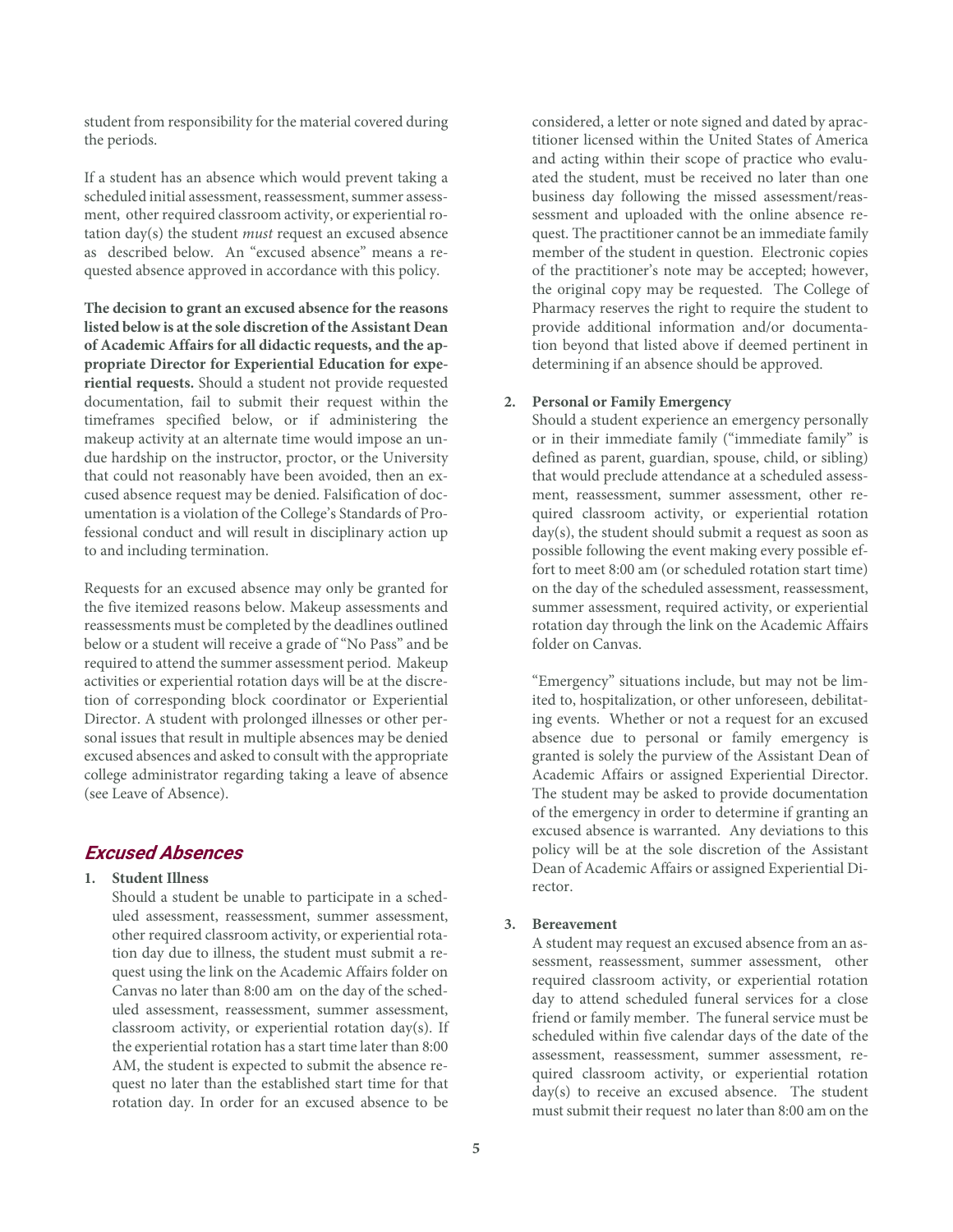date of the absence through the link on the Academic Affairs folder on Canvas. Documentation will be required for an excused absence to be approved and must be submitted prior to any scheduled make-up assessments, classroom activity, or experiential rotation  $day(s)$ .

#### **4. Attendance at Pharmacy Professional Meetings and Pharmacy-Related Job Interviews**

The College encourages students to attend pharmacy professional meetings and pharmacy-related job interviews. In order to receive an excused absence for an assessment, reassessment, summer assessment, other required classroom activity, or experiential rotation day(s) scheduled during a pharmacy professional meeting or pharmacy-related job interview, *each student* attending the meeting/interview must *individually* submit a request, using the link in the Academic Affairs folder in Canvas at least three business days prior to the assessment, reassessment, summer assessment, required class activity, or experiential rotation day(s). The request must be accompanied by a copy of the student's accepted registration for the meeting. The request may only include one travel day on either end of the published schedule for the meeting or interview (if travel is required).

#### **5. Religious Observance**

It is the policy of Roseman University of Health Sciences and the College of Pharmacy to be sensitive to the religious obligations of its students. Should a student be unable to participate in a scheduled assessment, reassessment, summer assessment, required classroom activity due to a religious obligation, or experiential rotation day(s), the student must request an excused absence using the link in the Academic Affairs folder in Canvas as soon as possible, but no later than the end of Orientation week for the school year. A student may be required to provide additional information and/or documentation from a clergyman confirming the religious prohibition asserted b the student if deemed pertinent in determining if an excused absence should be granted.

#### **Makeup Assessments/Reassessments**

If granted an excused absence for an assessment for one of the above reasons, the student will be assessed during the scheduled reassessment. Since the student could not participate in the team assessment, the student will not be entitled to receive team points for the reassessment. A student who received an excused absence for the assessment and did not pass the reassessment will have the opportunity for a makeup assessment. The makeup assessment must be completed within two business days of the reassessment. Otherwise, the student will receive a "No Pass" and will be required to attend summer assessment for that assessment.

If granted an excused absence for a scheduled reassessment for one of the above reasons, the student will complete a makeup reassessment. The makeup reassessment must be completed within two business days of the scheduled reassessment. Otherwise, the student will receive a "No Pass" and will be required to attend summer assessment for that assessment.

If a student has an excused absence for both the assessment and the reassessment, the student will have the opportunity for a makeup assessment and reassessment. Since the student could not participate in the team assessment, the student will not be entitled to receive team points for the makeup assessment and reassessment. The makeup assessment and, if necessary, the makeup reassessment, must be completed within four business days of the reassessment. If the student has not passed the makeup assessment or reassessment within four business days of the reassessment, the student will receive a "No Pass" and will be required to attend the summer assessment period for that assessment. Any deviations to the Excused Absence Policy will be at the sole discretion of the Assistant Dean of Academic Affairs.

Excused absences are not permitted for makeup assessments, makeup reassessments, makeup summer assessments.

Faculty who write assessment items need not be present during any makeup assessment or reassessment. No pre- or post-assessment review will be provided for makeup assessments or reassessments. The date and time of the makeup assessment or reassessment, or classroom activity may or may not be scheduled during regular school hours.

#### **Makeup Classroom Activities**

For required classroom activities in which a student has received an excused absence, the student will be required to follow the individual course makeup policy listed in the block plan. Scheduling and makeup activity type are at the discretion of the Block Coordinator.

Excused absences are not permitted for makeup classroom activities.

#### **Makeup IPPE/APPE Rotation Days**

Students are required to follow the policies found in the Experiential Policy Manual regarding makeup IPPE or APPE rotations days. Makeup days for rotations will require preceptor approval and are overseen by the student's assigned Director for Experiential Education.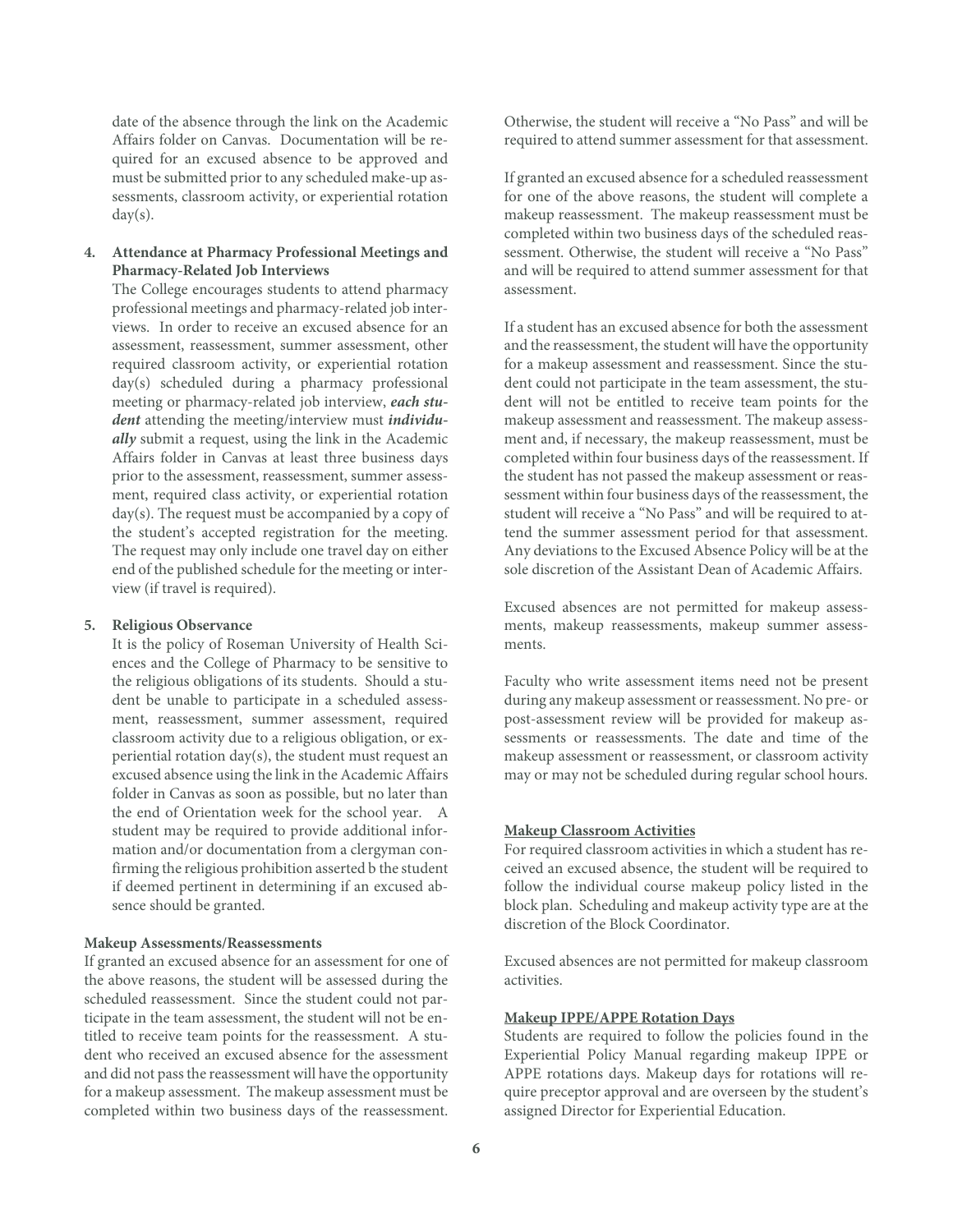#### **Unexcused Absences**

If an absence from a scheduled assessment, reassessment, summer assessment, or required classroom activity is unexcused, the student will receive a grade of "No Pass" for that assessment, reassessment, summer assessment, or required class activity attempt. Students are eligible to take the next scheduled reassessment or summer assessment. Students with unexcused absence for a summer assessment will follow the policies under the Academic Standards of Progress. Unexcused absences for other required classroom activities will be handled according to individual course policy listed in the applicable block plan. Unexcused absences exceeding twenty-one (21) calendar days may result in administrative withdrawal from the program (see Administrative Withdrawal).

#### **Attendance at Experiential Activities**

Roseman University has affiliations with a variety of experiential training sites. Student attendance is required at all scheduled experiential rotations, including IPPEs and APPEs. Student participation in experiential rotations is not only an educational opportunity and a requirement for professional licensure reasons, it is also an opportunity to help improve, preserve and save lives through direct hands-on contributions to patients' healthcare. Students are required to abide by the attendance policies outlined in the College Experiential Policy Manual.

# **CLASS START TIME, ASSESSMENT START TIME AND CLASS HOURS POLICY**

The stated class hours for the didactic portion of the curriculum are from 8:00 am to 3:00 pm, unless approved by the Assistant Dean of Academic Affairs as noted below. In observance of these posted times, students and all faculty who are scheduled to teach will be expected to be present at 8:00 am, except when otherwise approved by the Curriculum Committee and the faculty. This does not necessarily mean that faculty have no flexibility and must begin lecturing at 8:00 am. Faculty have the latitude to allow students to study in groups or work on special projects; however, that time must be defined and structured, and faculty should be available to assist and facilitate students in learning. Students will not be allowed "time off", "comp time" or time to complete assignments intended as "homework" off-campus during these times, unless approved by the Curriculum Committee and faculty as part of the block plan/syllabus, and the block plan/syllabus has been distributed to students in writing no later than the first day of the block.

Similarly, assessments are usually scheduled to begin at 8:00 am unless otherwise approved by the Assistant Dean of Academic Affairs and communicated to the students in writing. Start times for the team assessment and assessment review will be clearly communicated to the students in accordance with the Assessment Policy. On the scheduled reassessment day, times for review and reassessment will be communicated to students in accordance with the Assessment Policy.

The schedule for assessments and reassessments is set prior to the beginning of the academic year. This schedule is communicated to students in writing and, as such, represents a contract with the students.

Any deviations from this policy must be approved in advance by the Assistant Dean of Academic Affairs and communicated to the class in writing in advance of the change.

# **MULTIMEDIA RECORDING BY STUDENT(S)/RESIDENT(S), THEIR AGENTS, REPRESENTATIVES, AND/OR GUESTS**

See University Student Catalog at http://www.roseman.edu/students/registrar/student-catalog-handbooks/

# **METHOD OF EVALUATION OF STUDENT PROGRESS**

Student progression toward achievement of programmatic and block outcomes is frequently monitored using various methods of assessment. However, formal summative assessments for the purposes of determining if a student has passed a particular set of outcomes are scheduled regularly throughout the academic year. Students who are placed on academic probation will receive notification of their academic progression through the curriculum. Please refer to the University Catalog or http://pharmacy.roseman.edu/admissions/technical-standards/ for the professional technical standards for admission, advancement and graduation.

# **TRANSCRIPTS AND RECORDS OF STUDENT PERFORMANCE**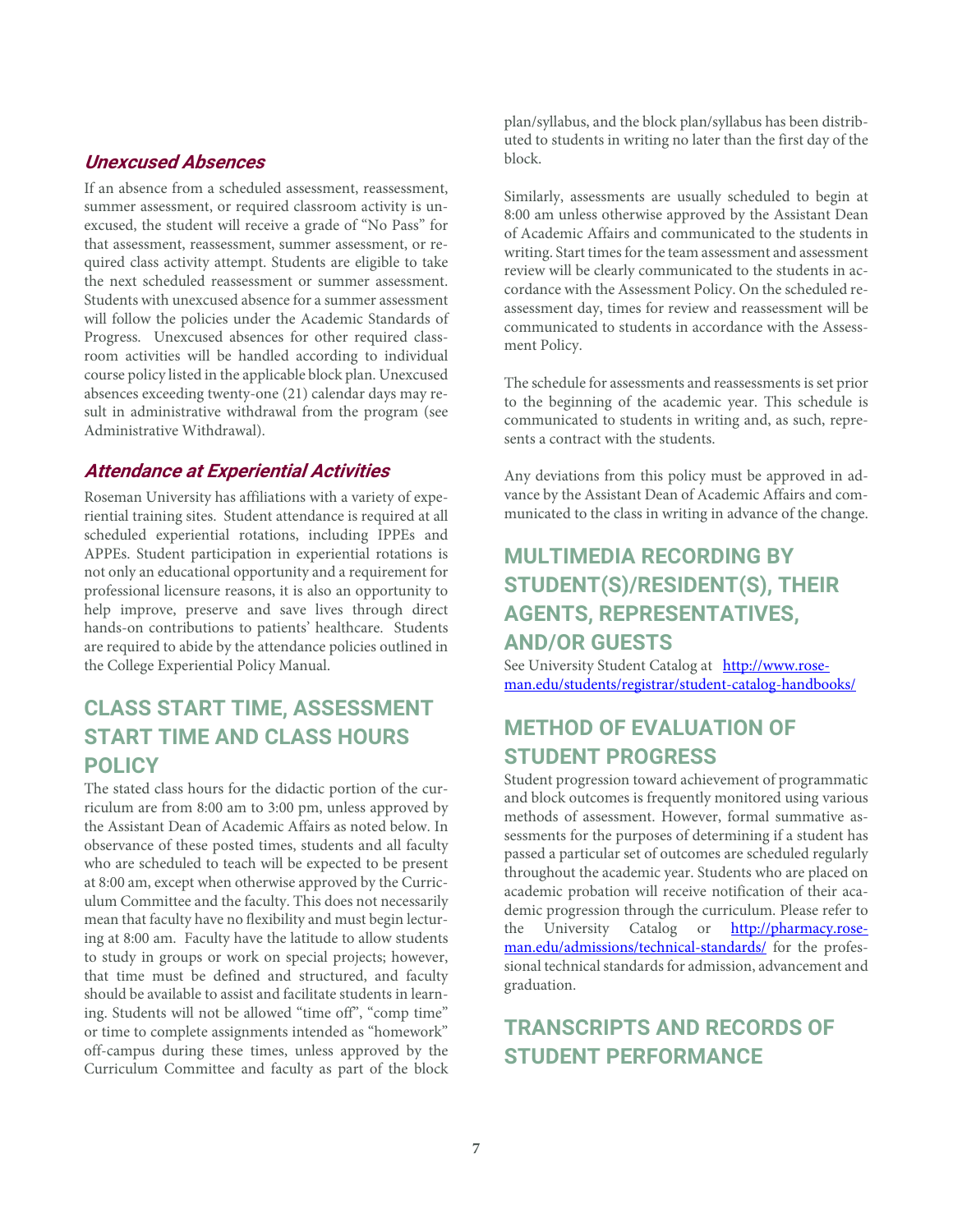The College uses a "Pass"/ "No Pass" system of recording student achievement. The faculty of the College set the standard of achievement for each student at 90%.

For a further description, see University Student Catalog.

#### **Pass (P)**

In order to receive a Pass (designated as "P" on the transcript) for didactic coursework, a student must achieve a minimum score of 90% on each assessment (see Student Assessment Policy). If a student does not achieve a minimum of 90%, that portion of the curriculum will be reassessed at a pre-designated time, and the student must achieve a minimum level of 90%. A student who is required to reassess must also achieve a minimum score of 90% in all coursework in order to progress to the next academic year.

In order to receive a "P" for the experiential component of the curriculum, a student must earn a score of 3, or higher, out of 5 for all of the outcomes of each pharmacy practice experience as designated on each rotation's student assessment form, with the exception of PHAR 573. Due to the duration of this 80-hour rotation, a student is required to achieve a score of "Acceptable for an Introductory Rotation" for all applicable outcomes. If a student does not successfully complete all outcomes for any rotation, the student must remediate that rotation, be reassessed, and successfully achieve all outcomes.

#### **No Pass (NP)**

A "No Pass" (NP) will appear on the student's transcript until the assessment or experiential rotation is successfully remediated.

#### **Honors (H)**

The Honors (H) designation denotes individual high achievement on a didactic topic within the curriculum.

For regular block assessments, a student receiving  $\geq 95\%$ individually on the assessment (without team assessment points) will receive a designation of "H" for that assessment on their transcript. This designation is only eligible on a student's first attempt at the material and cannot be earned for reassessments or summer assessments.

A student receiving  $\geq$  95% of the total points available in the following courses at the end of the academic year (before summer assessment) will receive a designation of "H" for that course on their transcript (unless otherwise stated in the block plan):

PHAR 450: Pharmaceutical Calculations

- PHAR 451: Top 200 Drugs I
- PHAR 465: Pharmacists' Patient Care Process (PPCP) I
- PHAR 495: Continuous Professional Development (CPD)
- PHAR 550: Top 200 Drugs II
- PHAR 565: Pharmacists' Patient Care Process (PPCP) II
- PHAR 595: Continuous Professional Development (CPD) II

Summer assessment for any portion of these courses makes the student ineligible for the Honors designation.

The Honors designation is not awarded for any experiential portion of the curriculum.

Certain electives may be designated as "Honors" electives by the Curriculum Committee. The block plans for these electives will note their eligibility for an "H" transcript designation and will contain instructions for how a grade of "H" would be assigned.

#### **Incomplete (I)**

An Incomplete (I) indicates that a student has not completed the requirements necessary to issue a grade of "P" or "NP" but intends to complete the course at a later time, in accordance with policy. In order to replace the "I", the student will need to complete the requirements necessary and be assessed. If the student is assessed and meets the standard for passing, the "I" will be replaced with a "P". If the student is assessed and does not meet the standard for passing, the "I" will be replaced with an "NP". If the student has not been assessed within one (1) year from the date that the "I" grade was recorded, the "I" converts to a "W". With prior written approval of the Assistant Dean of Academic Affairs, this time limit may be extended for extreme circumstances (e.g. long-term debilitating injury, extended military service, etc.) up to a maximum total time of 2 years from the date of the assignment of the "I" grade. Replacement of an "I" will be under the direction of the instructor(s) and the Assistant Dean of Academic Affairs.

#### **Withdrawn (W)**

The academic program will record a Withdrawn "W" in the student's academic record and the Registrar will note on the student's transcript a "W" for the current block and any in-progress longitudinal courses when an academic program determines that a student has withdrawn from the program under any of the following conditions: 1) the student is not allowed to reapply, 2) the student must reapply to the program to be considered for admission, or 3) when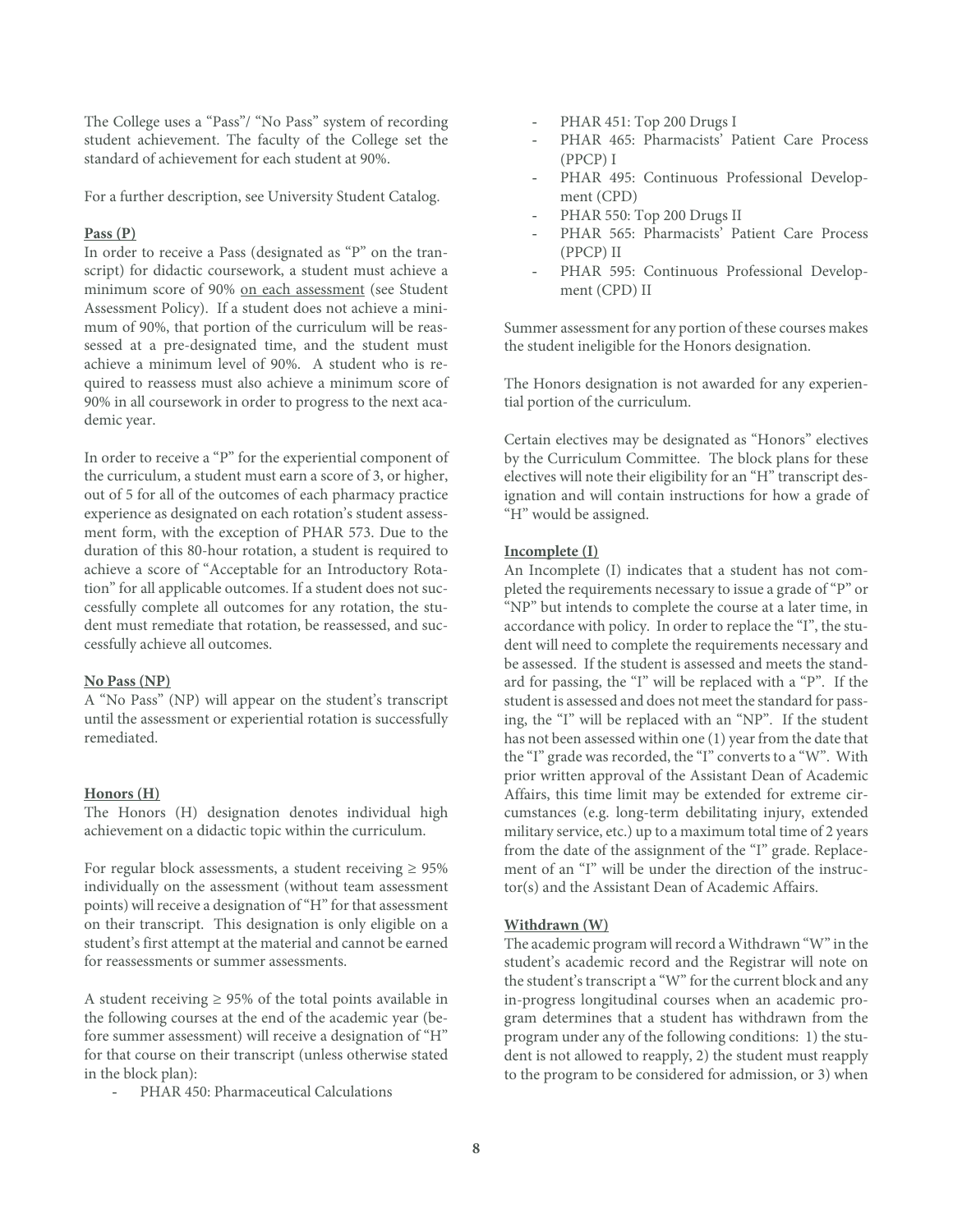the time limit for conversion of a grade of "I" has been exceeded without an assessment occurring (see above). The grade of "W" will be considered permanent.

## **AUDITING OF ASSESSMENTS OR BLOCKS**

A student in the College of Pharmacy may audit a block, course or assessment period with prior written approval from the Assistant Dean of Academic Affairs. A student is only eligible to audit a block, course or assessment period (or portion thereof) for which a grade of Pass has previously been achieved. The student must notify the Assistant Dean of Academic Affairs by email of their request to audit a block, course or assessment period no later than 5 business days prior to the first day of material to be audited for the course. Late requests to audit will be denied and audit status will not be granted retroactively. If the request to audit the course is granted, the student will do so through online resources provided by the College.

Auditing of experiential courses or elective courses is prohibited. The student who audits the didactic component of a course will not be required to pay tuition or fees for the audited courses and may not take assessments, reassessments or summer assessments for the audited courses. Students may not audit reassessment days or summer assessment periods. The student will not receive additional credit or a grade for any audited coursework, nor will it appear on the transcript. Approval for auditing of courses, blocks or assessment periods is at the sole discretion of the Assistant Dean of Academic Affairs and the decision regarding approval or denial of requests is final.

#### **STUDENT ASSESSMENT POLICY**

Note: All policies set forth for the assessment apply to the reassessment and summer assessment as well. Any deviation from the Student Assessment Policy and/or the reassessment or summer assessment process must be approved in writing by the Assistant Dean of Academic Affairs, and clearly articulated to students prior to the assessment.

#### **Percent of Total Point Score**

Generally, assessment items derived from each classroom day should amount to approximately 8 - 10 points. Regardless of point structure, faculty must ensure that points derived from any one day of classroom time are proportional to the total number of classroom days included on the assessment (e.g. if an assessment covers 10 days' of class time, the number of points derived from each day of class should

be approximately 10% of the total number of points on the assessment).

#### **Credit for Team Assessment**

A student who participates in the team assessment in its entirety will receive additional points added to their individual assessment score in the amount of 5% of the total, provided that the team assessment score is at least 95%. If the team score is less than 95%, no additional points will be credited to the students on that team. Participation in the team assessment is mandatory. A student who does not participate in the individual assessment, cannot participate in the team assessment. A student who participates in the team assessment must sign the team assessment booklet or other officially designated document or electronic record in order to receive additional points. Any dispute regarding a student's entitlement to additional points as a result of the team assessment will be settled by the faculty assessment team, whose decision shall be final.

#### **Extra Credit**

Extra credit points on an assessment are not allowed.

#### **Faculty Assessment Leader**

For assessments written by more than one faculty member, one faculty member will be designated as Assessment Leader.

#### **Standard of Performance**

A minimum score of 90% will constitute a pass. However, the Assistant Dean of Academic Affairs may reasonably modify the standard in rare instances.

#### **Time Allotted**

The length and complexity of the assessment should be such that a student can successfully complete the assessment within approximately a two-hour time frame.

Both the start time and the allotted time will be clearly communicated to the students prior to the start of the assessment. Electronic assessments are automatically timed by the electronic assessment system. When the allotted time is reached, the electronic assessment system will automatically close and submit the assessment. For non-electronic assessments, the end time represents the point at which all assessment material must be physically submitted to the proctors. Failure to adhere to such will result in the student forfeiting participation in the assessment.

Faculty must also clearly communicate to the student the following times: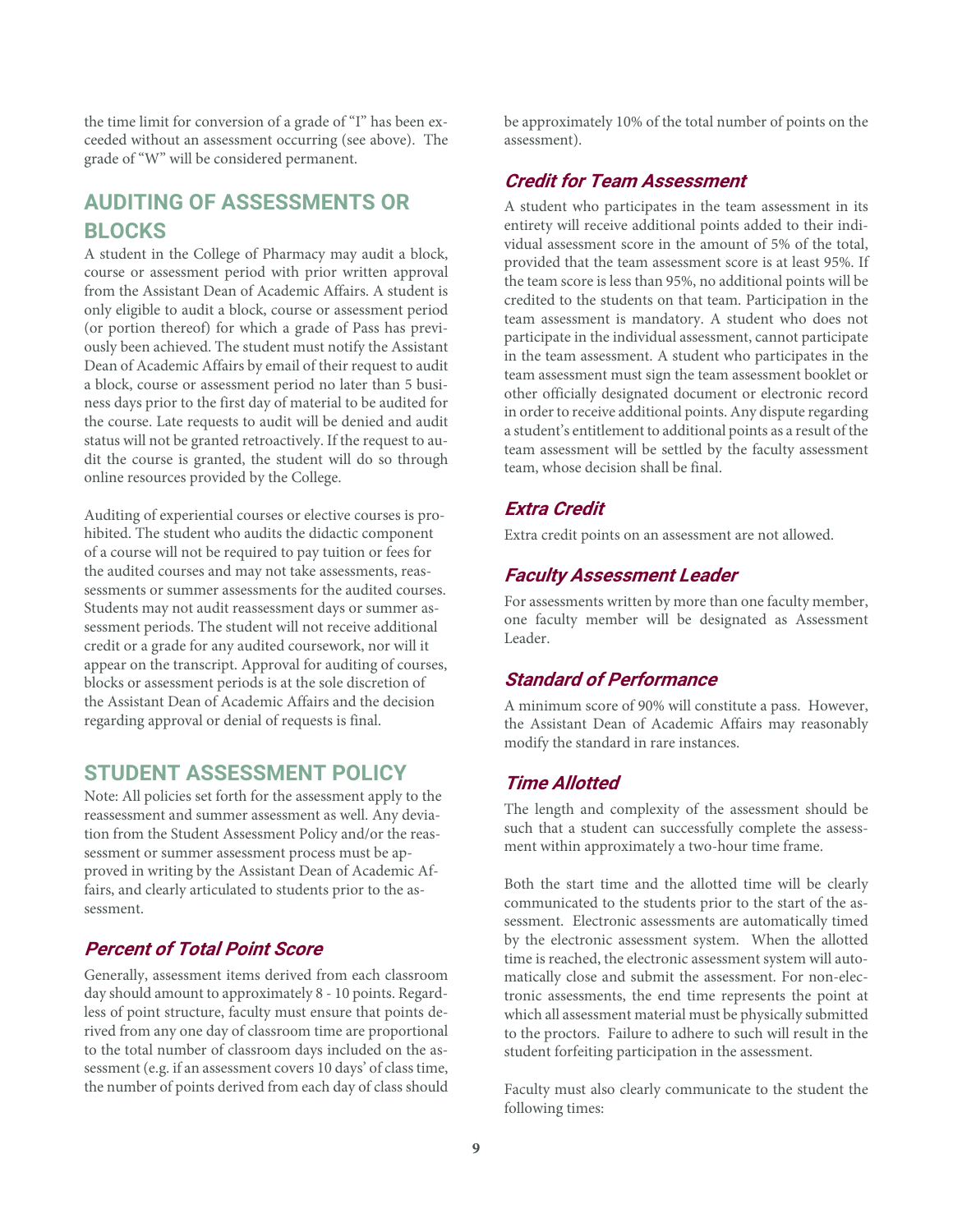- The start time for the team assessment;
- The amount of time allotted for the team assessment; and,
- The start time for the assessment review.

**Faculty will not entertain requests for additional credit for any reason after the post-assessment review has finished.** After the post-assessment review has finished, all requests for scoring adjustments must be submitted through the assessment appeals process (see Student Appeal Process).

#### **Tardiness**

A tardy student will not be permitted to take an assessment once the assessment password has been posted for students. Students who are not in their seats once the assessment password has been provided will be asked to leave and will not be permitted to participate in the assessment. Tardiness will be considered an unexcused absence and will result in a score of zero (0) for that assessment.

For the team assessment, failure to be present in the classroom or with one's team in the assigned breakout room prior to the team assessment password being provided will result in the student forfeiting their additional points. In an instance where a student arrives late to the team test, it will be at the discretion of the assessment leader if the student is permitted to participate in the team test, however, the tardy student will not be eligible for any team points earned by the group.

#### **Seating Arrangements**

Faculty reserve the right to designate a pre-arranged seating order. Faculty reserve the right to move a student during the assessment. A student is required to comply with all seating requests from faculty. Failure to comply with assigned seating may result in a "No Pass" on the assessment.

A student may ask to be moved at any time prior to, or during the assessment. Granting of this request is at the discretion of the Assessment Leader.

### **Student-Initiated Clarifications during Assessments**

Faculty may determine on an individual basis whether questions from a student will be answered during the assessment; however, if a student's questions will not be answered, faculty must clearly state that to students prior to the start of the assessment.

## **Faculty-Initiated Clarifications during Assessments**

Faculty will not make clarifications to the class during an assessment. Any corrections necessary will be made during the post-assessment review.

## **Policies and Procedures for Electronic Testing**

A student is expected to maintain the personal electronic device(s) issued by Roseman University. To participate in electronic assessment, a student is required to bring an approved device for use to the assessment. Only approved electronic devices are permitted to be used with the electronic assessment system. A student will not be permitted to participate in the electronic assessment without an approved device available for use at that time. A student without an approved device will not be permitted loaner devices and will receive a score of zero (0) on the applicable assessment, reassessment or summer assessment.

It is the student's responsibility to ensure the device used has enough power (either by battery charge or by charging cord) for the entire duration of the electronic assessment. It is encouraged that a student bring a charging cord to the electronic assessment. Additional charging cords will not be provided. If a student's device runs out of charge during the electronic assessment, the student will not be allowed to continue with the assessment, reassessment, or summer assessment. Consequently, the individual score will be determined by the last saved record in the electronic assessment system. If there is no record, the student will receive a score of zero (0) on the assessment, reassessment or summer assessment.

Malfunctions of approved devices having appropriate available power must be addressed during the assessment to a proctor and will be resolved on a case-by-case basis by the Assistant Dean of Academic Affairs, or designee, in conjunction with the IT Helpdesk. Resolution may include: loaner devices, extended or alternate timing of the electronic assessment, change to paper assessment, or any other modification deemed appropriate by the Assistant Dean of Academic Affairs, or designee.

The only accessories approved for use during the assessment are a charging cord, a semi-permanent clear plastic screen protector, a laptop mouse, or a stylus. No other electronic device accessories, including, but not limited to watches of any kind or recording devices, are permitted within the testing area. Any student found in possession of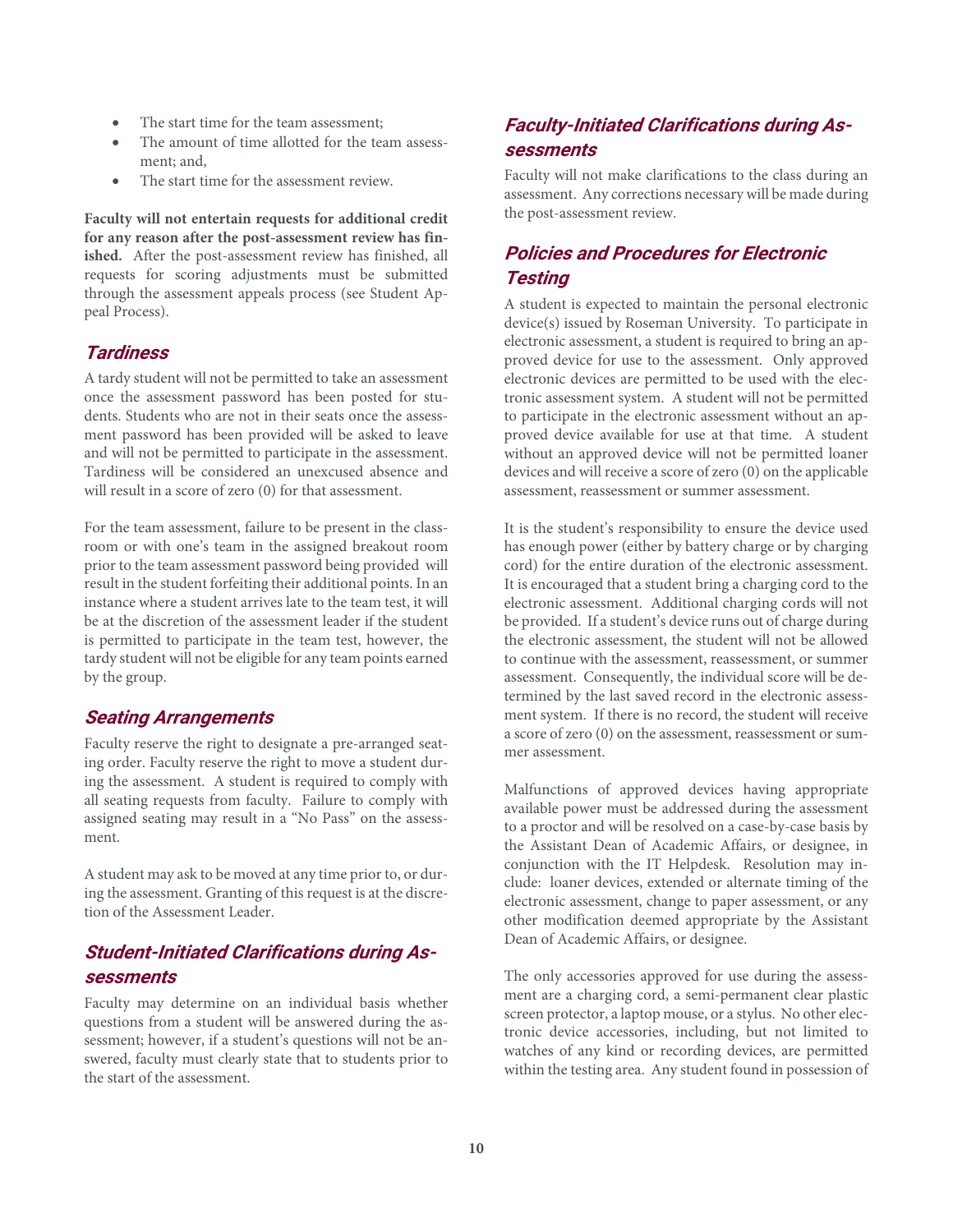an unapproved electronic device accessory during the assessment will receive a zero (0) on the assessment and may also receive allegations of professional misconduct.

After completion of the individual assessment, devices must be left in the classroom at the student's assigned seat until the start of the team assessment. The use of electronic devices between the individual assessment and team assessment is prohibited. Any student using an electronic or communication device outside the classroom during these times will receive a zero (0) on the assessment and may also receive allegations of professional misconduct.

Only one device for each team may be powered on during the team assessment. This device will be the only one permitted to link with the electronic assessment system. If more than one device within possession of the team is powered on during the team assessment, all members of the team will lose eligibility for team points on that assessment. Likewise, if any team device is linked to any website or application other than the electronic assessment system, all members of the team will lose eligibility for team points. Lastly, if any member of the team is found in possession of an electronic device accessory other than those approved items listed above within the testing area during the team assessment, all members of the team will lose eligibility for team points.

#### **Personal Property Permitted on or About Students during Assessment Period**

Only the items clearly designated by the proctor are permitted at the desk. All other personal items not explicitly designated as acceptable by the proctor(s) must be kept in a place designated by the proctor(s) and may not be retrieved until all teams have completed the team assessment. When designated for use, scientific calculators may be used during the assessment. However, the use of programmable or graphing calculators is always prohibited during assessments. Possession of class-related materials and/or cell phones is always prohibited during an assessment, team assessment, reassessment or summer assessment.

A student in the possession of any materials not explicitly designated as acceptable by the proctor(s) between the start of the assessment and the completion of the team assessment (all teams) will forfeit their right to participate in the assessment and team assessment, and will receive no credit for either assessment.

In addition, when a student is in the possession of any item not explicitly designated as acceptable by the proctor(s) during the team assessment, all team members will forfeit team assessment credit. A student may not bring any items

from the individual assessment into the team assessment, including but not limited to: test booklets; scratch paper; graphs, charts or formula sheets; or any piece of paper regardless of size.

It is the student's responsibility to ask the proctor(s) for approval about any item the student wishes to have at their desk during the assessment, prior to the start of the assessment.

#### **Communications and Breaks**

A student taking the assessment may not communicate with anyone (with the exception of the proctors) within or outside the assessment room during the assessment. A student may not communicate with anyone from another team during the team assessment until the assessment leader signifies all teams have completed the team assessment. Any communication between teams during the team assessment will result in all team members from both teams receiving no credit for the team assessment.

Anyone leaving the assessment room for any reason prior to completion of their assessment will forfeit their ability to continue work on the assessment. Accordingly, restroom breaks will not be permitted, except during pregnancy. If a pregnant student has additional requests other than bathroom breaks, ADA accommodations must be requested from the Office of Student Services. Once the team assessment has started, all students must stay with the assigned team and may not leave the room until all team assessments have been completed.

A student should inform outside parties (e.g., spouses, children, etc.) before an assessment that, if there is an emergency during the assessment and a need to contact the student, calls should be made to the University (Henderson Campus: 702-990-4433, South Jordan Campus: 801-302- 2600) with requests that a University employee contact the student.

#### **Post-Assessment Review**

The post-assessment review will take place at a pre-designated time following the team assessment, reassessment, and summer assessment. Because the post-assessment review is a critical component of supporting each student's achievement of competence and mastery, it is expected that all students attend the post-assessment review.

During the post-assessment review, faculty will have the opportunity to accept multiple or alternative answers. If a faculty member who has written assessment items is not present, the assessment leader will serve as the substitute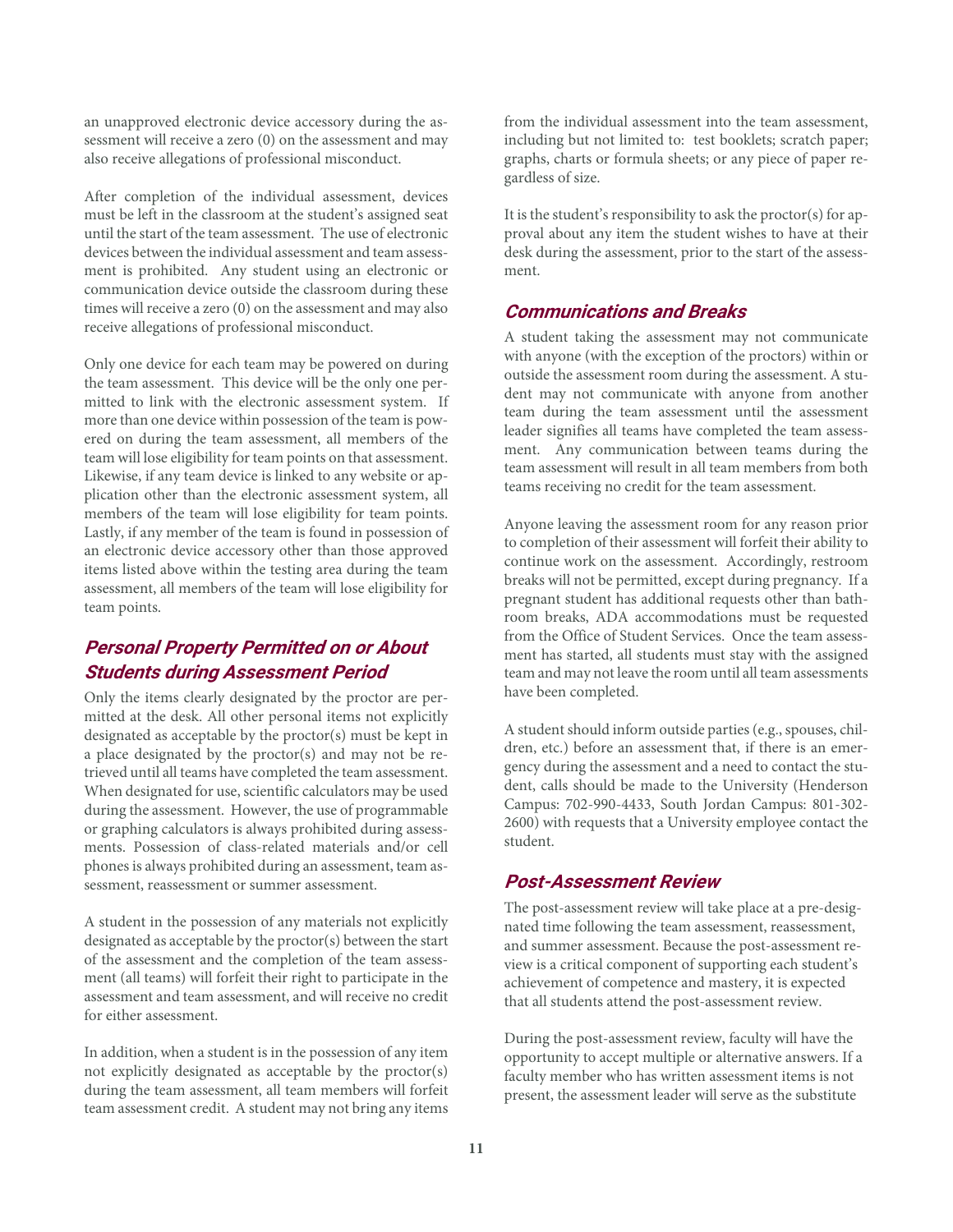for the absent faculty member, if no other faculty member has been designated to assume this role. Faculty will use their discretion to accept multiple or alternative answers based on student input and their own analysis. As faculty will not entertain requests for additional credit for any reason after the post-assessment review has finished, all such requests may only be raised before the end of the review itself.

All students who participated in the assessment, including students with ADA accommodations, will be provided an opportunity to participate in the assessment review with the class. A student who does not participate in the assessment because of unexcused absence due to late arrival or failure to bring their electronic testing device, will be permitted to attend, but not participate in, the post-assessment review. All other students (either excused or unexcused) will not be permitted to attend or participate in the review. Students attending the post-assessment review are required to sit in the main classroom unless approved by the Assessment Leader.

Use of laptops, personal electronic devices, and/or any multimedia recording devices will not be permitted during the review; however, students are permitted to bring printed materials into the review.

Final decisions on requests for question adjustments will be communicated to the students prior to or with the release of the assessment score reports. Inappropriate language, behavior, or comments during or after the post-assessment review may result in a student's referral to the appropriate administrator and charges of violating the Standards of Professional Conduct.

When the review is complete, any requests to accept multiple or alternative answers must occur in writing using the Assessment Appeals process (see Student Appeal Process). The written appeal must be submitted within five business days from the day of the reassessment. Copying and/or disseminating, by any means, exams or exam questions without permission including during the post-assessment review and questions obtained through the appeals process is prohibited and will be considered a violation of the Standards of Professional Conduct.

#### **Remote Proctored Assessments**

If deemed appropriate by the Assistant Dean of Academic Affairs, remote proctoring may take place for an assessment, reassessment or summer assessment. Students will be required to have two electronic devices for this type of proctoring: 1) the approved school-issued device that will connect to the electronic testing system, and 2) a personal

device that is capable of sending a live video feed to the proctor through the college-approved platform. To ensure appropriate time for the proctor to scan the student's workspace, the student is required to log in to the proctoring session a minimum of 15 minutes prior to the start of the assessment. Students logging in after this time will be considered late to the assessment and will receive a score of zero for the assessment.

Virtual backgrounds are not permitted for remote proctoring sessions, and the student is required to have a workspace that allows for a clear view of the student's full side profile from the top the student's head to the electronic device and any scratch paper used for the assessment. All efforts should be made in order for the student to take the exam in an uninterrupted fashion. If two or more students reside in the same area while taking a remote proctored assessment, they are required to set up their video feed for the proctor so that all students are visible.

All policies and procedures outlined under "Personal Property Permitted on or About Students during Assessment Period" apply for remote proctored assessments, with the exception of electronic headphones. Electronic earphones of any kind are not permitted during the individual assessment; however, electronic earphones are permitted for the team assessment. The proctor reserves the right to have the student scan their workspace at any time. Students who have connectivity issues during remote proctored exams may be required to be on-campus for this type of proctored assessment or reassessment.

#### **Disposition of Completed Assessments**

For assessments using electronic means of testing (i.e. ExamSoft, RxPrep, etc.), the electronic record submitted by the student is the final record of the student's answers on the assessment and will not be changed after upload. The assessment electronic log stored in the electronic testing system server will be considered the final record of assessment performance.

On the day of the assessment after the post-assessment review, the student will be notified of their grade via a .pdf scoresheet available to students by logging in to the electronic system. The Office of Academic Affairs release these score reports to students. Student should not contact faculty, staff or administrators to determine if they passed/nopassed the assessment prior to these score reports being released. Only this original .pdf file will be considered the final record of grade notification to the student and no other item or electronic file (i.e. screenshots, pictures, emails, text, etc.) will be considered valid. Assessment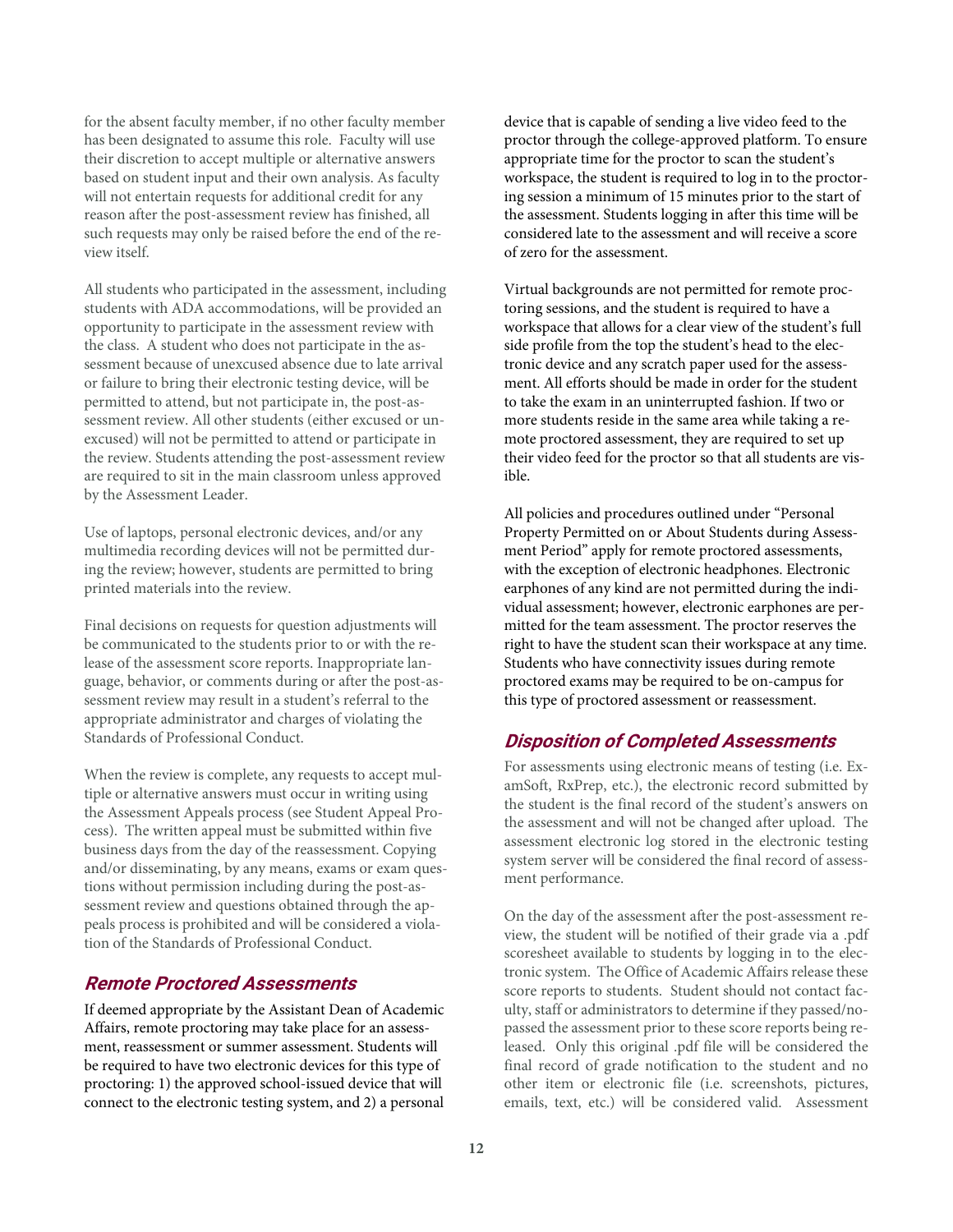questions will not be returned to students if electronic means of testing are used.

If electronic means of testing are not used and a student does not pass any assessment, a copy of that assessment will be made and returned to the student. The original copy will be retained in the student's record.

A student may obtain access to the assessment questions missed from the Office of Academic Affairs for the purpose of submitting written appeals. The policies concerning the means of obtaining this access will be communicated to the class during Orientation.

# **REASSESSMENT AND SUMMER ASSESSMENT**

Following each summative assessment, a day is set aside in order to provide students an additional learning opportunity. A student who does not pass the initial assessment is required to attend a mandatory review session on the scheduled reassessment day. The review session will begin at 8:00 am on the designated reassessment day unless an alternate time is communicated in writing to the students in advance. A student who is tardy or fails to attend the required review session will not be permitted to take the reassessment and will be required to attend the summer assessment period for that assessment period. The review session will be followed by a reassessment on the same day. There is no team assessment component of the reassessment or summer assessment and any team points earned during the initial assessment will not be awarded for the reassessment or summer assessment. A post-assessment review of the reassessment or summer assessment will take place after the reassessment or summer assessment is complete. All students who participated in the reassessment or summer assessment, including students with ADA accommodations, will be provided an opportunity to participate in the post-assessment review with the class. If a student does not successfully achieve the desired set of outcomes following reassessment, the student will be required to attend the summer assessment period where the student will be assessed again on those outcomes. Duration, scheduling, and other requirements for the summer assessment period will be determined by the Assistant Dean of Academic Affairs. The summer assessment period is considered to be a part of the regular educational process and, as such, the College will not charge additional fees or tuition for the summer assessment period.

If a student receives a "No Pass" on three (3) reassessments, including the final grade of PHAR 450 (Pharmaceutical Calculations) and 452 (Over the Counter (OTC) Therapeutics) but excluding all other longitudinal courses, during an academic year, the student will be placed on academic probation (See Probation). A student will be removed from academic probation with successful passing of all assessments required during the summer assessment period.

During the designated six-week summer assessment period, a student who has one or more assessment period(s) must focus solely on summer assessment(s) in the College of Pharmacy and may not register for any courses from any other Roseman University program.

# **ACADEMIC STANDARDS OF PROGRESS**

#### **Unsatisfactory Progress Following Reassessment and Summer Assessment**

If a student receives a "No Pass" on six (6) reassessments during an academic year, the student will be required to withdraw from the program. The student's status in that case will be withdrawal "not in good academic standing". The following courses do not apply to this total:

#### PHAR 451: Top 200 Drugs I

PHAR 465: Pharmacists' Patient Care Process (PPCP) I PHAR 495: Continuing Professional Development PHAR 550: Top 200 Drugs II PHAR 565: Pharmacists' Patient Care Process (PPCP) II PHAR 566: Integrated Pharmacotherapy Session PHAR 595: Continuing Professional Development PHAR 599: Interprofessional Education

A student who receives a "No Pass" on three (3) summer assessments will be required to withdraw from the program. A student who receives a "No Pass" on one (1) or two (2) summer assessments who wishes to remain enrolled in the program is required to attend the block or portion of a block or blocks covered by the assessment the next time it is offered on the same campus. P1 and P2 students will be charged prorated tuition for the repeated course. Transfers to the alternate campus will not be allowed for repeated material. A student will be placed on academic probation as a result of receiving a "No Pass" during the summer assessment period. Progression through the curriculum will be determined as part of the terms of probation.

In the event an assessment that a student needs to repeat has been modified and/or is covered by more than one block in a revised curriculum, the student may be required to complete and pass more than one assessment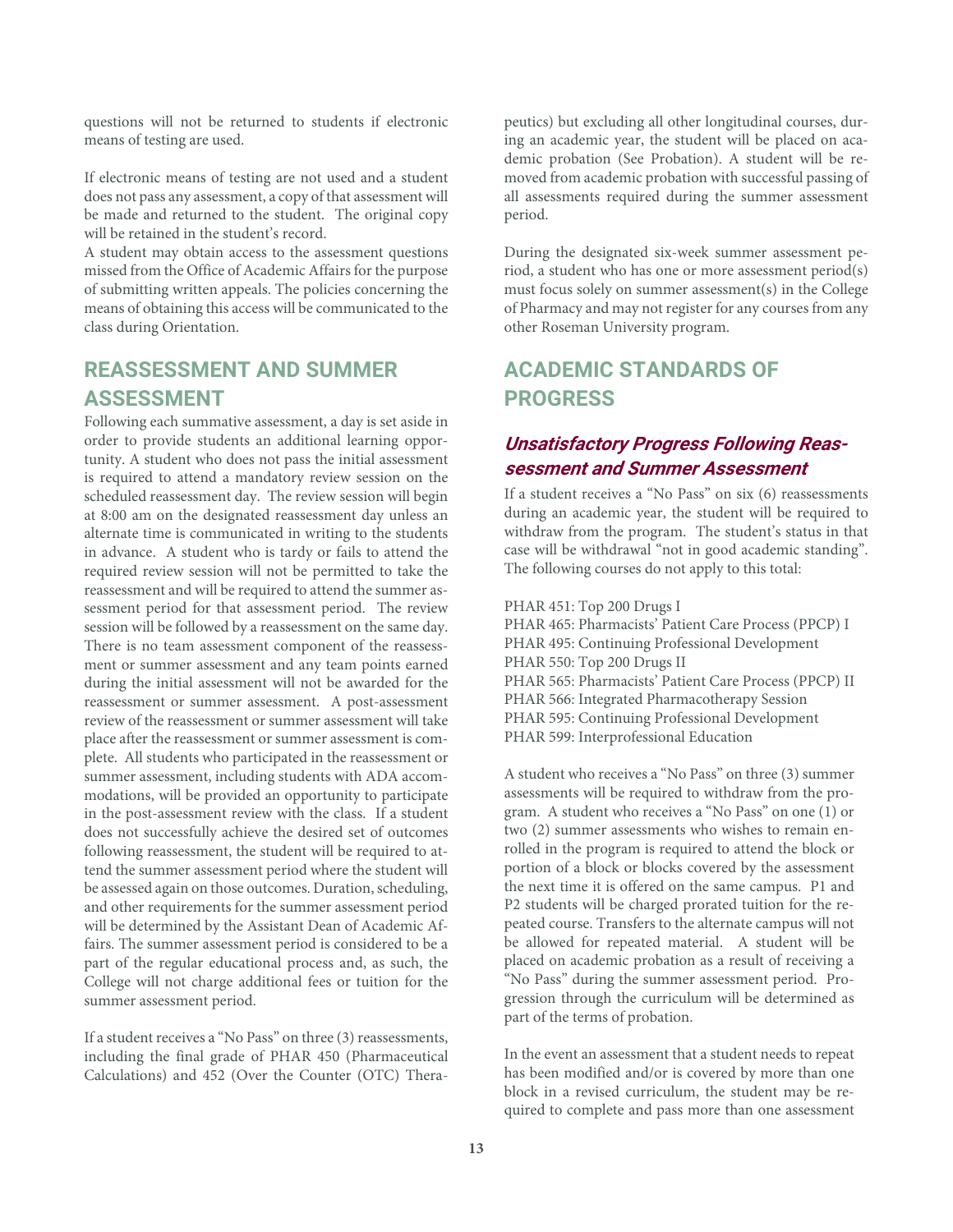to ensure coverage of all material on the original assessment.

A student is only allowed to repeat the material on an assessment once after receiving a "No Pass" during the summer assessment. A student who receives a "No Pass" on a reassessment that covers the material for which they did not pass during the summer assessment, or a "No Pass" on their fifth attempt at any given assessment material will be required to withdraw from the program.

### **Procedure When Unsatisfactory Progress is Documented in Pharmacy Practice Experiences**

A student who receives a "No Pass" for a pharmacy practice experience will be required to repeat the rotation after the current academic year when rotation availability permits as scheduled by the appropriate Director for Experiential Education, and will be placed on academic probation. (See Experiential Policy Manual.) A student will be charged prorated tuition for the repeated experiential rotation in which a "No Pass" was assigned for the first attempt. If the student believes an evaluation is unfair or in error, a written account explaining their reasons may be submitted to the Assistant Dean of Academic Affairs using the electronic appeal submission system on Canvas (see Student Appeal Process).

A student has one (1) opportunity to remediate a grade of "No Pass" for an IPPE rotation. Students who receive a "No Pass" on a second attempt to pass PHAR 470, PHAR 570, PHAR 572 or PHAR 573 are required to withdraw from the program.

A student who receives a "No-Pass" on any APPE rotation of the same rotation type twice (i.e. two Adult Acute Care rotations, two Advanced Community rotations, two Selective A rotations, etc.), or who accumulates three (3) "No Pass" grades for APPE rotations will be required to withdraw from the program.

### **Unsatisfactory Progress during Introductory Pharmacy Practice Experiences (IPPE)**

A student must successfully complete all P1 IPPE requirements during the first academic year of the curriculum in order to advance to P2 status, and all P2 IPPE and IPPE-S requirements during the second academic year of the curriculum in order to advance to P3 status. Consequently, a student may not be enrolled in the P2 didactic curriculum until meeting all P1 IPPE outcomes, nor commence with P3 Advanced Pharmacy Practice Experiences until meeting all P2 IPPE and IPPE-S outcomes.

# **Unsatisfactory Progress during Advanced Pharmacy Practice Experiences (APPE)**

A student must successfully complete all APPE. Selective APPE that are not passed may be remediated by substituting a different Selective provided it meets the requirements for graduation (e.g. if the Selective not passed was Pediatrics, a student can select Pediatrics for remediation or change to another specialty, for example, Nutrition); however, if the student does not repeat the same Selective, the original "No-Pass" grade will remain on the transcript. Advanced Community, Adult Acute Care, Ambulatory Care and Institutional APPE must be remediated with the same rotation type.

# **ELIGIBILITY FOR PHARMACY PRACTICE EXPERIENCES**

# **Nevada State Board of Pharmacy Intern Pharmacist Certificate of Registration and State of Utah Division of Occupational and Professional Licensing Pharmacy Intern Registration**

A student must be eligible to obtain and maintain a Pharmacy Intern License from the Nevada State Board of Pharmacy or Utah Division of Occupational and Professional Licensing in order to remain enrolled and advance in the program. This requirement is specific to the state(s) where the student is completing their professional pharmacy practice requirements. Students for whom any of the following situations apply should check with the appropriate Board of Pharmacy to determine eligibility for licensure:

- been diagnosed or treated for any mental illness, including alcohol or substance abuse, or a physical condition that would impair your ability to perform any of the essential functions of your license;
- held a license under any name, or in any other state, other than on the application;
- been charged, arrested or convicted of a felony or misdemeanor;
- been denied the right to sit for licensure examination;
- been named as a defendant in a malpractice suit;
- been terminated from a position for drug use or abuse;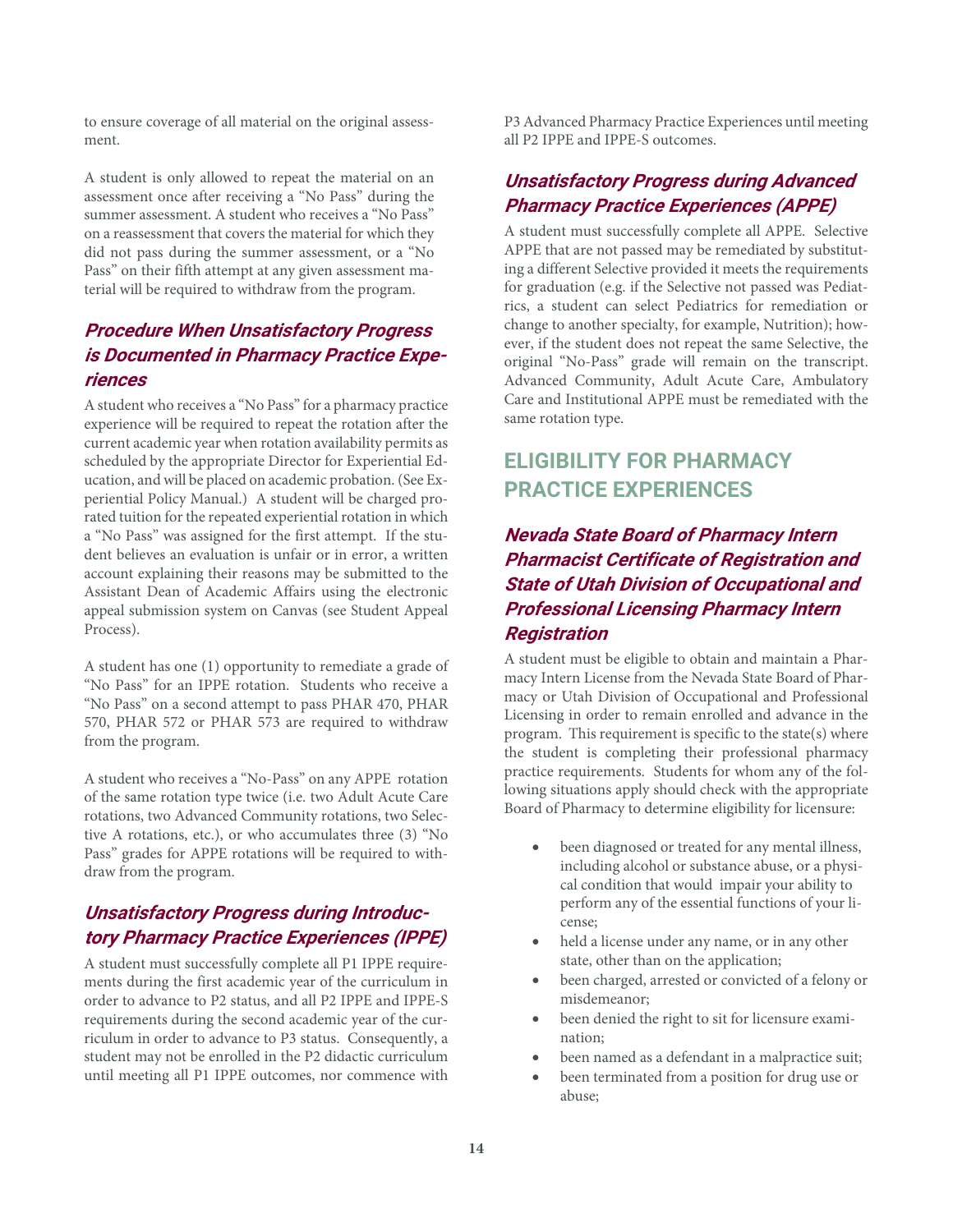- have recently used any prescription drugs without a valid prescription;
- been a subject of an administrative action whether completed or pending; or
- had a license suspended, revoked, surrendered or otherwise disciplined, including any action against your license that was not made public.

A student must maintain an active pharmacy intern license issued by the state where attending pharmacy school while enrolled in the program. A student must maintain additional active intern licenses in good standing for any states in which assigned rotations are performed. A copy of all intern licenses must be provided to the Office of Experiential Education by submitting it in the student CORE profile. Suspension, revocation or expiration of said license precludes the student's ability to participate in experiential activities and may preclude the student from successful matriculation and progression through the program. Students are required to inform the Office of Experiential Education regarding any investigative or disciplinary action taken by any Board of Pharmacy while enrolled at RUCOP. If a student is granted an intern pharmacist license by the state licensing agency, this does not guarantee that the experiential training site will allow the student to complete experiential training at their facility/facilities. In addition, receiving an intern license does not guarantee pharmacist licensure, should the student successfully complete the pharmacy program.

Should a student be dismissed from the program, withdrawn, or approved for a Leave of Absence for longer than six consecutive months, the appropriate board(s) of pharmacy as determined by the College of Pharmacy will be notified.

### **Immunization and Health Screening Requirements**

Immunizations and health screenings, background checks, and drug and alcohol screenings are completed at the student's expense. Individual practice sites may require additional requirements that will also be completed at the student's expense. These additional requirements will be communicated to the student by the Experiential Programs Office.

A student must provide proof/documentation showing current immunizations and health screenings for the following:

• History and Physical Examination;

- MMR (measles, mumps, rubella) proof of completion of the immunization series or serologic titers showing immunity;
- Polio, or serologic titer showing immunity;
- Tdap (Tetanus, Diphtheria, Pertussis) proof of 1 vaccination after age 7;
- Td updated vaccination if Tdap immunization provided  $\geq$ 10 years;
- Hepatitis A proof of completion of immunization series or serologic titers showing immunity;
- Hepatitis B proof of completion of immunization series or serologic titers showing immunity;
- Tuberculosis health screening (QFT blood test; any additional test(s) as necessary);
- Varicella (chicken pox) proof of completion of 2 shot series or serologic titers showing immunity;
- Seasonal influenza;
- COVID-19 vaccination proof of completion immunization series (all doses in series including booster)
- Any other site-specific immunization(s) or screening(s).

Such proof is not required for an individual who submits an RUCOP Vaccination Exemption Form by the deadline set by the Experiential Educations Office.

If a student voluntarily and knowingly chooses not to be immunized with any of the required vaccines regardless of waiver status provided to the College, the Experiential training site may refuse to allow the student to receive training at their facility/facilities.

### **Background Check(s)**

Each pharmacy student is required to complete a minimum of one criminal background check annually. The College reserves the right to require additional background checks at the student's expense. If a student's criminal background check shows a charge or conviction for a misdemeanor or felony, or reveals any other adverse information, it may preclude participation in experiential rotations and will be disclosed to the Nevada State Board of Pharmacy, Utah Division of Occupational and Professional Licensing or any other state pharmacy licensing agency.

If a student is charged or convicted of a misdemeanor or felony after accepting admission at Roseman University of Health Sciences College of Pharmacy, the student must disclose the charge or conviction to the Office of Experiential Education as soon as the charge or conviction occurs. Failure to report may result in dismissal from the College.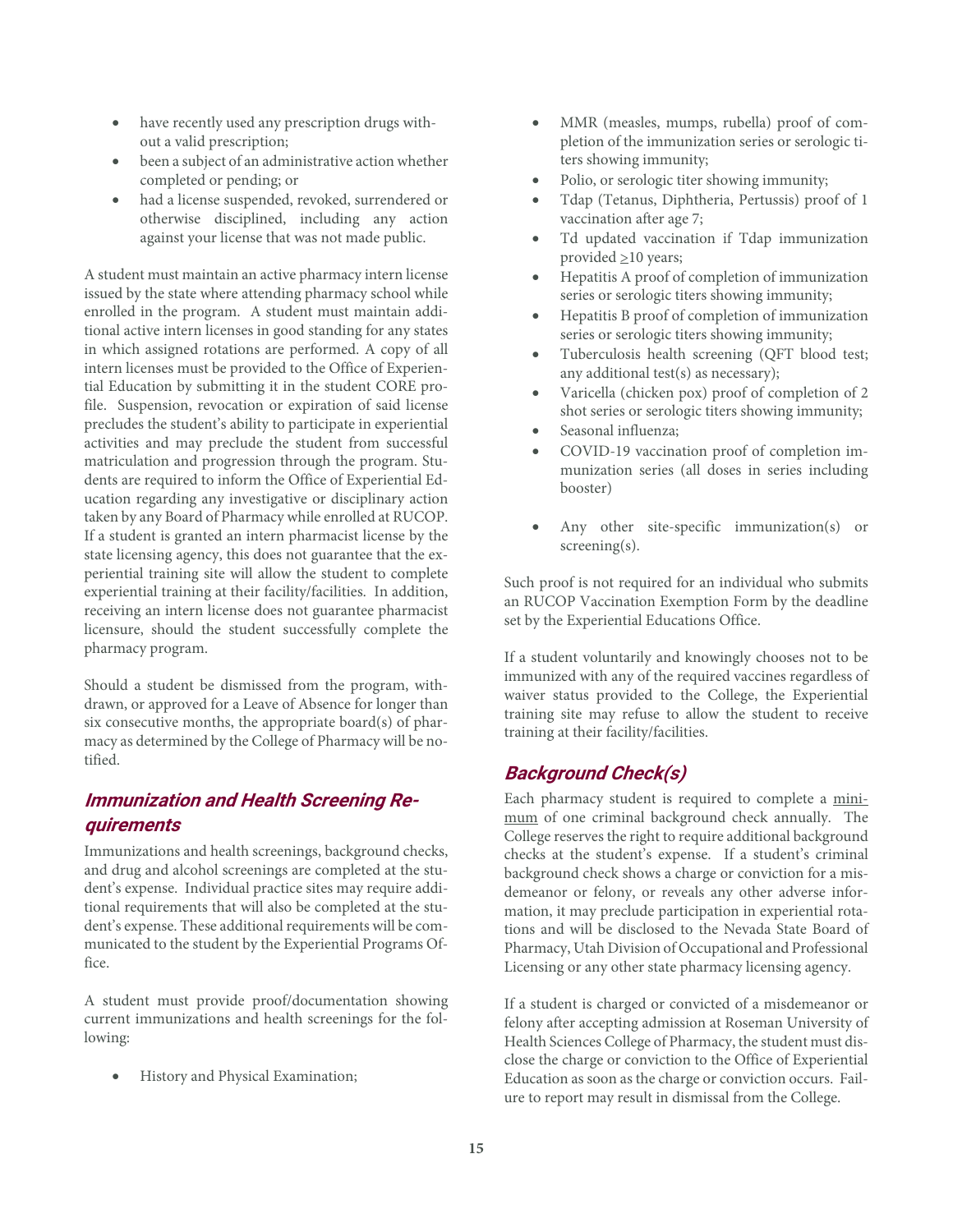Experiential sites may also conduct their own background checks for students to be allowed on site.

#### **Drug and Alcohol Screening(s)**

A student must also complete a drug and alcohol screening annually at the student's expense. Additionally, the College reserves the right to require a drug and alcohol screening at any time while enrolled in the program. The outcome of the drug and alcohol screening must be satisfactory. If a student does not achieve a satisfactory outcome for the drug and alcohol screening test or refuses the drug and alcohol screening, it may preclude participation in experiential rotations. Experiential sites may also conduct their own drug and alcohol screenings for students to be allowed on site.

Due to affiliation agreements with practice sites, certain substances that are legal at the state level (i.e. marijuana), may result in a positive drug screening that will prohibit the student from being eligible or completing an assigned rotation, which may impact ability to successfully complete the program, graduation eligibility, may result in additional costs for the student.

### **HIPAA, Bloodborne Pathogens in Healthcare Facilities, and Tuberculosis Training**

A student must complete HIPAA, Bloodborne Pathogens in Healthcare Facilities (OSHA) and Tuberculosis training prior to participating in Pharmacy Practice Experiences.

#### **American Heart Association Basic Life Support for Health Professionals**

Students must be certified in American Heart Association Basic Life Support for Health Professionals and maintain that certification throughout their time of enrollment in the College.

#### **Active Medical Insurance**

A student is required to maintain medical insurance. Each student is responsible for personal medical care and/or treatment in case of illness or injury while on rotation, including transportation. A student who no longer has medical insurance will be ineligible to continue their experiential training. The University will be unable to award a degree without successfully completing all required aspects of the curriculum, including the experiential component.

#### **Refusal by a Site**

An experiential training site may refuse to allow a student to receive training at their facility/facilities. The Office of Experiential Education will make a good faith effort to schedule each student to complete all necessary experiential requirements; however, when the appropriate Director of Experiential Education, over a six consecutive month period, documents that multiple training sites in Nevada and/or Utah have refused to accept the student at a site, the College will dismiss the student from the program since the student would be unable to successfully complete all required aspects of the curriculum including the experiential component required for the Doctor of Pharmacy degree.

# **Policies and Procedures Pertaining to Student Professionalism**

# **STANDARDS OF PROFESSIONAL CONDUCT**

Surveys of the public consistently rank pharmacy as one of the top-most trusted professions. For the College and for the profession of pharmacy, the College is committed to instilling in our students the importance of personal and professional honor and integrity. In our position as gatekeepers for the profession of pharmacy, we intend for our students and graduates to uphold and maintain the level of confidence and trust the public has placed on pharmacists. Consequently, upon accepting admission to the College, each student agrees to abide by basic standards of honesty and academic integrity which include, but are not limited to, the following Standards of Professional Conduct:

- Behaving honorably, professionally, and respectfully in all realms and aspects of pharmacy education and patient care.
- Acting with honesty and integrity in academic and professional activities. A student never represents the work of others as their own.
- Striving for professional competence.
- Fostering a positive environment for learning. A pharmacy student will not interfere with or undermine the other students' efforts to learn.
- Respecting the knowledge, skills and values of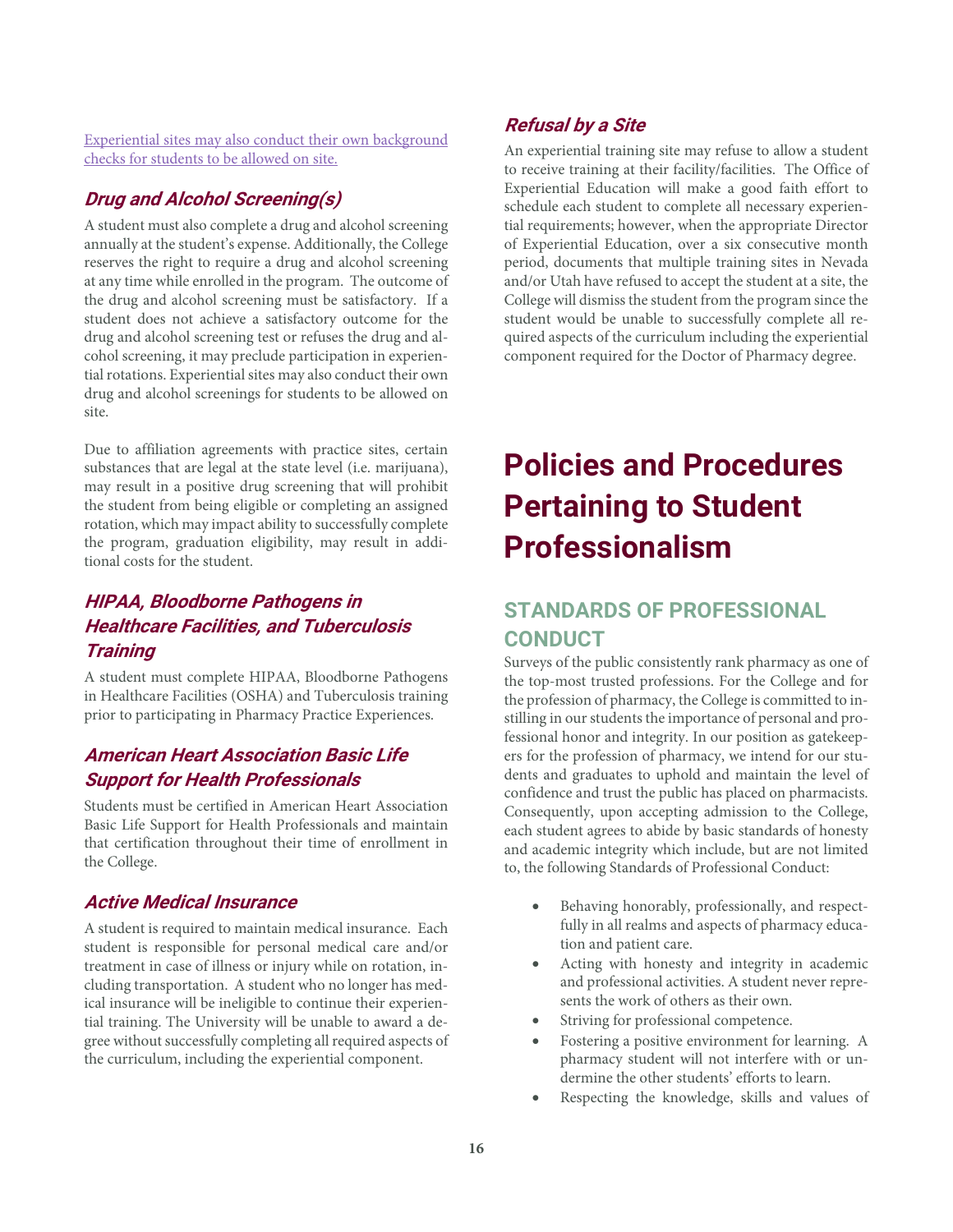pharmacists, instructors, and other health care professionals.

- Respecting the autonomy and dignity of fellow students, instructors, staff, other health care professionals and patients.
- Seeking treatment for any personal impairment, including substance abuse, which could adversely impact patients, instructors, health care providers or other students.
- Promoting the good of every patient in a caring, compassionate and confidential manner.
- Protecting the confidentiality of any medical, personal, academic, financial or business information.
- Maintaining civil, courteous, respectful, polite and honest interactions with faculty, administration and preceptors.

Students must comply with the Standards of Professional Conduct. Additional examples of professional expectations at practice sites can be found in the Experiential Policy Manual. A student's behavior may result in a referral to a College of Pharmacy administrator if there are allegations of professional misconduct occurring in, but not limited to, any of the following settings:

- Educational activities (e.g. in the classroom, rotation, experiential assignments) provided by the University or College;
- Programming activities, events, ceremonies or professional networking functions during pharmacy or other professional meetings;
- Service activities promoted by the University, College or any student organizations affiliated with the University or College;
- Online activities: all College of Pharmacy student policies apply to social media.

Inappropriate professional or personal behavior includes, but is not limited to, the following:

- falsifying applications, forms or records prior to admission to the College of Pharmacy or while enrolled in the University's professional programs;
- giving or receiving unauthorized aid on course work, examinations, presentation, or any other activities required for awarding the PharmD degree.
- plagiarism (including any errors, omissions, misrepresentations, or falsifications of source material);
- providing or receiving privileged information concerning exam content prior to test time to gain

unfair advantage;

- providing false information to a faculty, staff or preceptor;
- lack of attendance at required didactic or experiential activities;
- non-compliance with the email requirement (see Notice of Requirement to Check Student Email on a Daily Basis);
- disruptive behavior in class, including unprofessional conduct during assessment reviews;
- inappropriate or disrespectful behavior toward fellow students, faculty, staff, preceptors, or staff/employees on or off campus;
- inappropriate or disrespectful interaction with patients;
- knowingly posting, publishing or circulating derogatory information concerning any member of the student body, University faculty, staff, or preceptor that materially or substantially disrupts classes or other University activities or is, in the discretion of the University, considered vulgar or indecent or otherwise not conducive to learning;
- misusing or misrepresenting the status of a pharmacy student;
- stealing, damaging, defacing, or unauthorized use of any University, student, staff, or University visitor's property;
- unprofessional dress, language, or conduct as defined by the College or the respective pharmacy practice sites;
- unauthorized use, copying, dissemination, or unauthorized removal from campus of any confidential or proprietary information of the University or any sensitive or confidential records of students or medical records of patients;
- violation of State or Federal law; or
- such other and further conduct as the Community would standardly consider unprofessional

# **VIOLATION OF THE STANDARDS OF PROFESSIONAL CONDUCT: PROCESS**

A defining quality of a profession is its ability to police itself. To that end, it is the duty and responsibility of each member of the academic community to use their professional judgment when addressing potential violations of the standards of professional conduct.

Additionally, the University and College recognize the responsibilities of pharmacy student organizations to police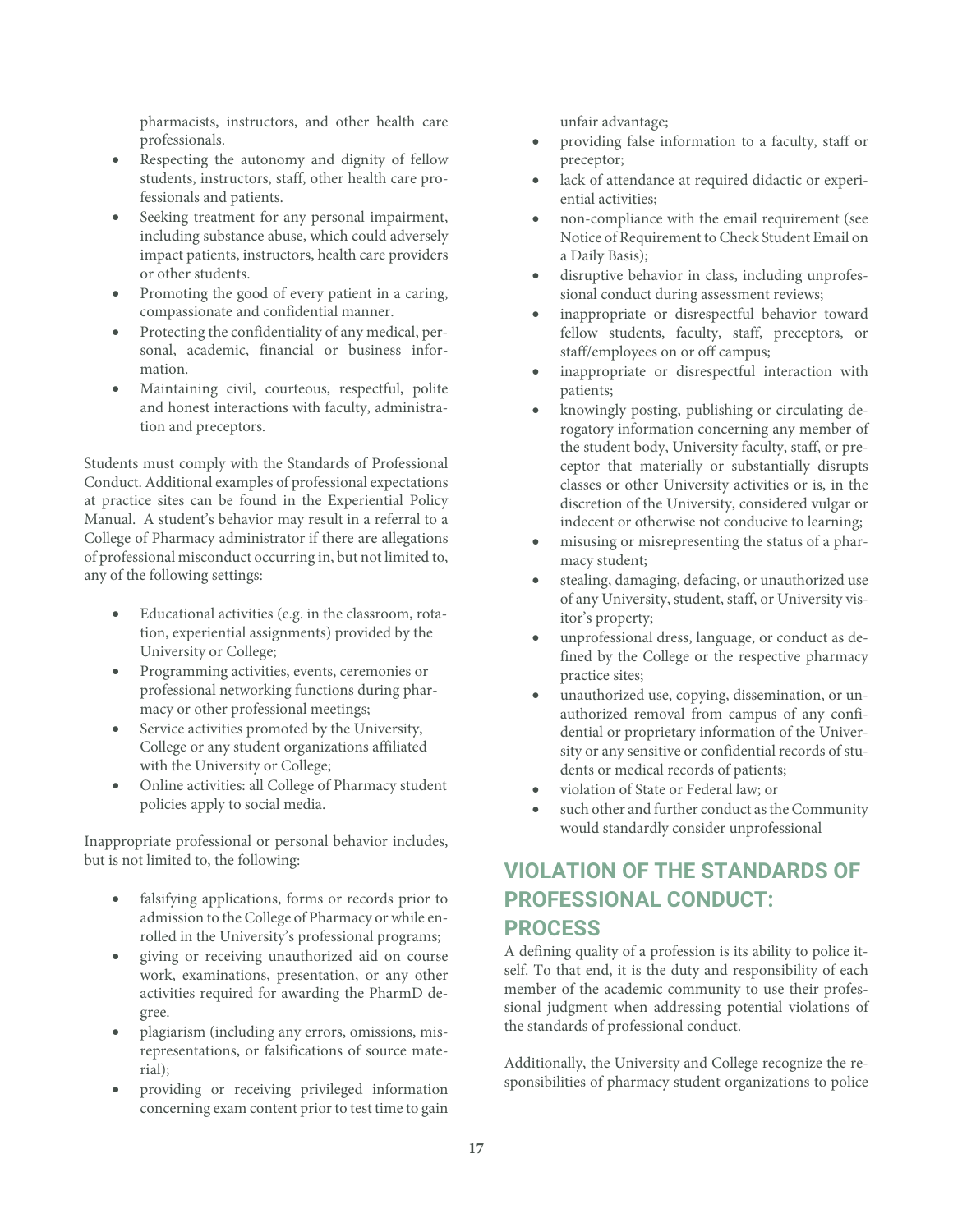the professional conduct of the organization members. The College acknowledges that pharmacy student organizations have the right to require members to comply with additional codes of conduct beyond those enforced by the faculty and administration. Professional student organizations can act independently of the College to review and enforce professional codes of conduct. Therefore, members of a pharmacy student organization acting unprofessionally in any setting are subject to appropriate sanctions, within reasonable limits, that have been imposed by their respective student organization.

Step 1: Depending on the situation, the individual witnessing the violation may attempt either to resolve it on their own, or report the incident (as appropriate) to the classroom instructor, experiential rotation preceptor, or College/University administrator if the remedy is unsuccessful or if the violation is deemed serious. If there appears to be adequate cause, the individual receiving the report of alleged violation will communicate it to the appropriate administrative officer for further investigation (matters concerning academic affairs or unprofessional behavior at experiential rotations should be referred to the Assistant Dean of Academic Affairs and all other matters concerning professional behavior should be referred to the Assistant Dean for Student Affairs, or designee).

Step 2: The appropriate administrator shall make a preliminary evaluation into the allegation(s) in order to determine if a sufficient basis exists to move forward with the allegation(s) as presented.

Step 3: If further investigation is deemed warranted, the administrator will inform the student of the allegation(s). The student must respond in writing within three (3) business days to the written allegations.

> Step 3a: If the student agrees with the allegation(s) as presented, then the investigating administrator will determine the sanctions and will be responsible for monitoring the student's progress. The administrator may assign a designee to monitor the student's progress.

> Step 3b: If the student fails to respond within three business days or does not agree to the allegation(s) as presented:

Step 4: The investigating administrator will refer the matter to the University Student Professionalism Board (hereafter noted as 'USPB') if the facts are in question. For additional information about the USPB process, please see the University catalog or http://www.roseman.edu/students/registrar/university-policies/).

Step 5: The investigating administrator will determine sanctions and will be responsible for monitoring the student's progress. The appropriate administrator may assign a designee to monitor the student's progress if the facts are not in question.

#### **Resolution of USPB Findings**

The referring administrator will receive and review the USPB's report. It is the responsibility of the referring administrator to determine appropriate sanctions should the USPB determine that it is more likely than not that the charges made are true. The referring administrator will make a final determination as to the disposition of the matter, and will forward this decision to the Dean, the Vice President for Student Services, and the student within five (5) business days, or within an extension approved by the Chancellor following receipt of the USPB's report. Any proposed punitive action rising to the level of suspension or termination will be reviewed and approved by the Executive Subcommittee. The Executive Subcommittee consists of all College administrators with the exception of the Dean. Suspensions or terminations may be appealed as described in the Appeals sections of this Handbook.

# **CONSEQUENCES OF UNSATISFACTORY ACHIEVEMENT OF PROFESSIONAL STANDARDS**

A student who exhibits inappropriate professional or personal behavior may be placed on Probation for Professional or Personal Misconduct. Violations can also lead to suspension or termination from the program.

The Assistant Dean of Academic Affairs may place a student who exhibits inappropriate professional conduct in didactic or experiential settings on probation for professional or personal misconduct. The Assistant Dean for Student Affairs, or designee, may place a student who exhibits inappropriate professional conduct in all other settings on probation for professional or personal misconduct. A student on probation is required to satisfy and comply with the terms and/or conditions of their probation. The appropriate administrative officer will acknowledge the student's placement on probation for professional or personal misconduct and will specify the terms of probation in a written document, including further disciplinary action to be taken should the terms of probation not be met within the specified time. This document will be delivered either by email to the student's University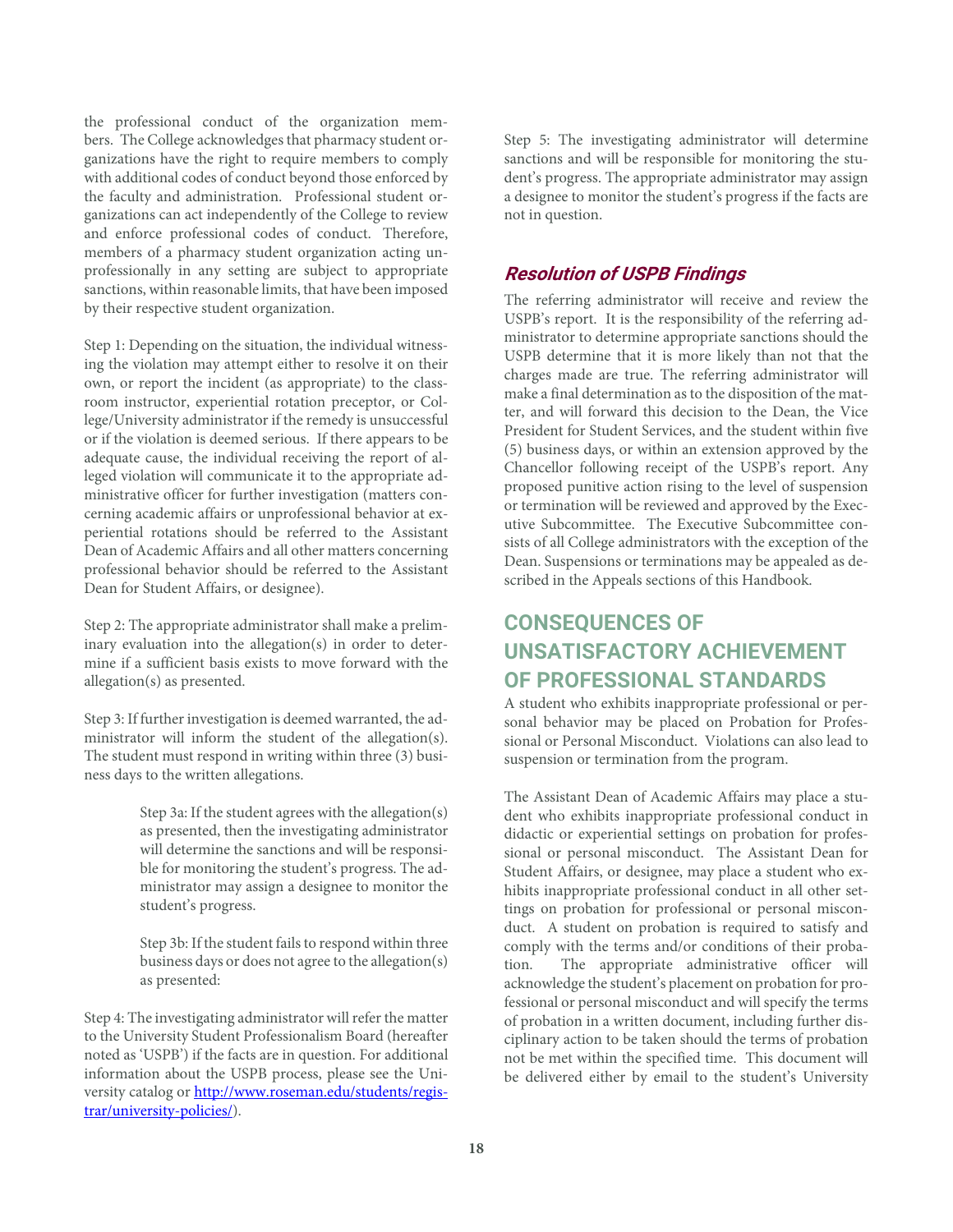email address, certified mail or hand-delivered to the student.

**Should a student violate the terms of their probation, the appropriate administrator may recommend that the Dean suspend or terminate students who have not fulfilled the terms and conditions of their probation or who have additional incidents of unprofessional behavior while on probation for professional misconduct.** 

### **Suspension for professional or personal misconduct**

The College reserves the right to suspend a student at any time in order to safeguard patient safety, its standards of scholarship, professional standards of conduct, and/or orderly operation.

The Executive Subcommittee can place a student on suspension as a result of unprofessionalism by the student. Additionally, the Dean or Executive Subcommittee may suspend a student even before placement on probation and/or before the student's case has been reviewed by the USPB.

The Dean or Executive Subcommittee will notify the student of their suspension, including the terms and conditions of the suspension, in a reasonable timeframe. The decision shall be delivered to the student by hand, via email to the student's University email address or by certified mail. A student can be required to begin the suspension even if refusing to accept the hand-delivered notice of the suspension, neglecting to check their email, or refusing to sign the certified mail receipt. This decision will also include the length of time for which the suspension will be in force. During the imposed suspension, the student is prohibited from attending or participating in any instructional sessions (either in the classroom or on experiential rotations), or any College or University events that are not open to the general public.

Following the suspension period, the student must petition the Assistant Dean for Student Affairs, or designee, in writing to allow return to classes. The Assistant Dean for Student Affairs, or designee, shall consider the request and notify the student and the administrators, in writing, of the exact date and conditions under which their status is reinstated or the official termination date of the student.

### **Termination for Professional or Personal Misconduct**

The College reserves the right to terminate a student at any time in order to safeguard patient safety, its standards of scholarship, professional standard of conduct, and/or orderly operation. Actions that threaten or endanger, in any way, the personal safety and/or well-being of self or other, or which disrupt or interfere with the orderly operation of the College, are cause for immediate termination of the student. Professional or personal misconduct can also result in termination of the student's enrollment.

The Dean or Executive Subcommittee may terminate a student's enrollment at the College. Additionally, the Dean or Executive Subcommittee may terminate a student even before placement on probation and/or before the student's case has been reviewed by the USPB.

The Dean or Executive Subcommittee will notify the student of their termination in a reasonable timeframe. The decision shall be delivered to the student by hand, via email to the student's university email address or by certified mail and will be effective as of the date specified in the termination letter.

A student who is terminated may not be reinstated under any circumstances.

# **CONSEQUENCES OF UNSATISFACTORY ACHIEVEMENT OF ACADEMIC STANDARDS**

### **Academic Probation/Withdrawal "Not in Good Academic Standing"**

If a student's performance is unsatisfactory on any three (3) reassessments (including the final grade of PHAR 450 and 452 but excluding all other longitudinal courses) during an academic year, the student will be placed on academic probation. The Assistant Dean of Academic Affairs will acknowledge the student's placement on academic probation and will specify the terms of probation in a written document. Included in this document will be: (1) a statement informing the student that unsatisfactory progress on any six reassessments within an academic year will require the student to withdraw from the program "not in good academic standing" and (2) a statement reiterating the College's Withdrawal Policy. This document will be delivered either to a student's University email address, by certified mail, or hand-delivered to the student.

Under normal circumstances, a student will be removed from academic probation upon successfully passing all of the assessments or course(s) required.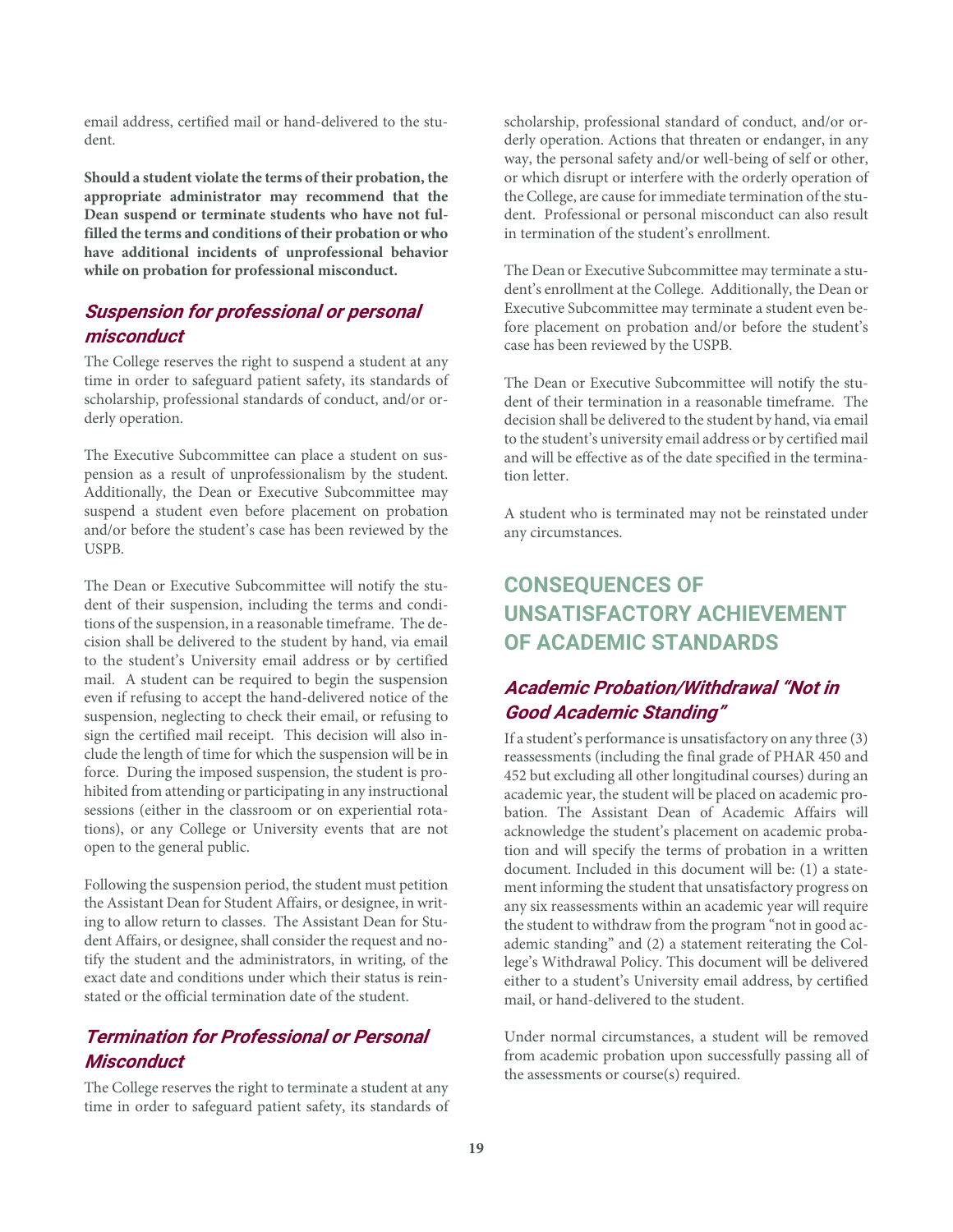A student who receives a "No Pass" for any Pharmacy Practice Experience will be placed on academic probation. The Assistant Dean of Academic Affairs will acknowledge the student's placement on academic probation and will specify the terms of probation in a written document. This document will be delivered either to a student's University email address, by certified mail or hand-delivered to the student. The student will remain on academic probation until all outcomes (learning and professional) for the Pharmacy Practice Experience have been achieved.

During academic probation a student is required to meet initially upon notification of probation status and as needed thereafter,with the Assistant Dean of Academic Affairs or another faculty member who is designated as a mentor to the student during this probationary period.

# **Withdrawal**

Attendance at the College is a privilege granted in consideration of specified levels of performance and of maintaining the established standards of scholarship and personal and professional conduct.

The College reserves the right to require withdrawal at any time it deems necessary to safeguard patient safety, its standards of scholarship, professional standards of conduct, and orderly operation. The student concedes this right by act of matriculation.

#### **VOLUNTARY WITHDRAWAL**

Application for voluntary withdrawal from the College must be made in writing to the Assistant Dean for Student Affairs, or designee. Except in rare and special circumstances, the application will be accompanied by a personal interview with a member of the College of Pharmacy's administrative team. Every effort should be made by the student to assure that no misunderstandings or errors occur in the withdrawal process. Following notification by the student and the personal interview, the Assistant Dean for Student Affairs or designee will notify the Dean and will complete the forms necessary to process the official withdrawal.

The procedure for Voluntary Withdrawal is as follows:

- 1. The student makes a written or verbal request to the Assistant Dean for Student Affairs, or designee, to voluntarily withdraw from the College.
- 2. The Assistant Dean for Student Affairs or designee schedules and attends the withdrawal interview with the student, as necessary.

3. The Assistant Dean for Student Affairs or designee completes the necessary University withdrawal forms.

#### **INVOLUNTARY WITHDRAWAL**

As stated in the Academic Policies and Procedures earlier, a student who does not pass: six (6) reassessments in an academic year; three (3) summer assessments; an assessment pertaining to material repeated from a prior summer assessment period; any IPPE or APPE experiential rotation of the same rotation type twice (i.e. two Adult Acute Care rotations, two Advanced Community rotations, two Selective A rotations, etc.); or any three APPE experiential rotations is required to withdraw from the program "not in good academic standing". A student may appeal questions on any assessment (see Student Appeal Process) and may remain enrolled and attend class until all such appeals are resolved. A student may appeal any experiential grade of "No-Pass" (see Student Appeal Process) and may remain enrolled until all such appeals are resolved. In such a case, the date of withdrawal will be the date when review of all appeals is completed. A student may choose to withdraw without appeal and the date of withdrawal will be the last date of enrollment of the student. A student who leaves the College without completing the established withdrawal procedure within twenty-one (21) calendar days may automatically be terminated from the University.

The procedure for Involuntary Withdrawal is as follows:

- The Assistant Dean of Academic Affairs informs the student and the Assistant Dean for Student Affairs, or designee in writing that due to unsatisfactory academic progress, the student is required to withdraw from the College.
- 2. The appropriate administrator prepares the necessary forms for withdrawal.
- 3. Once the withdrawal form is submitted, the withdrawal process is complete.

#### **ADMINISTRATIVE WITHDRAWAL**

A student who is absent from the College for more than twenty-one (21) calendar days without notifying the Assistant Dean for Student Affairs, or designee, or a student who fails to complete the established withdrawal procedures within twenty-one (21) calendar days, may automatically be terminated from the program. A student who is terminated in this manner will not be considered for re-admission at a later date.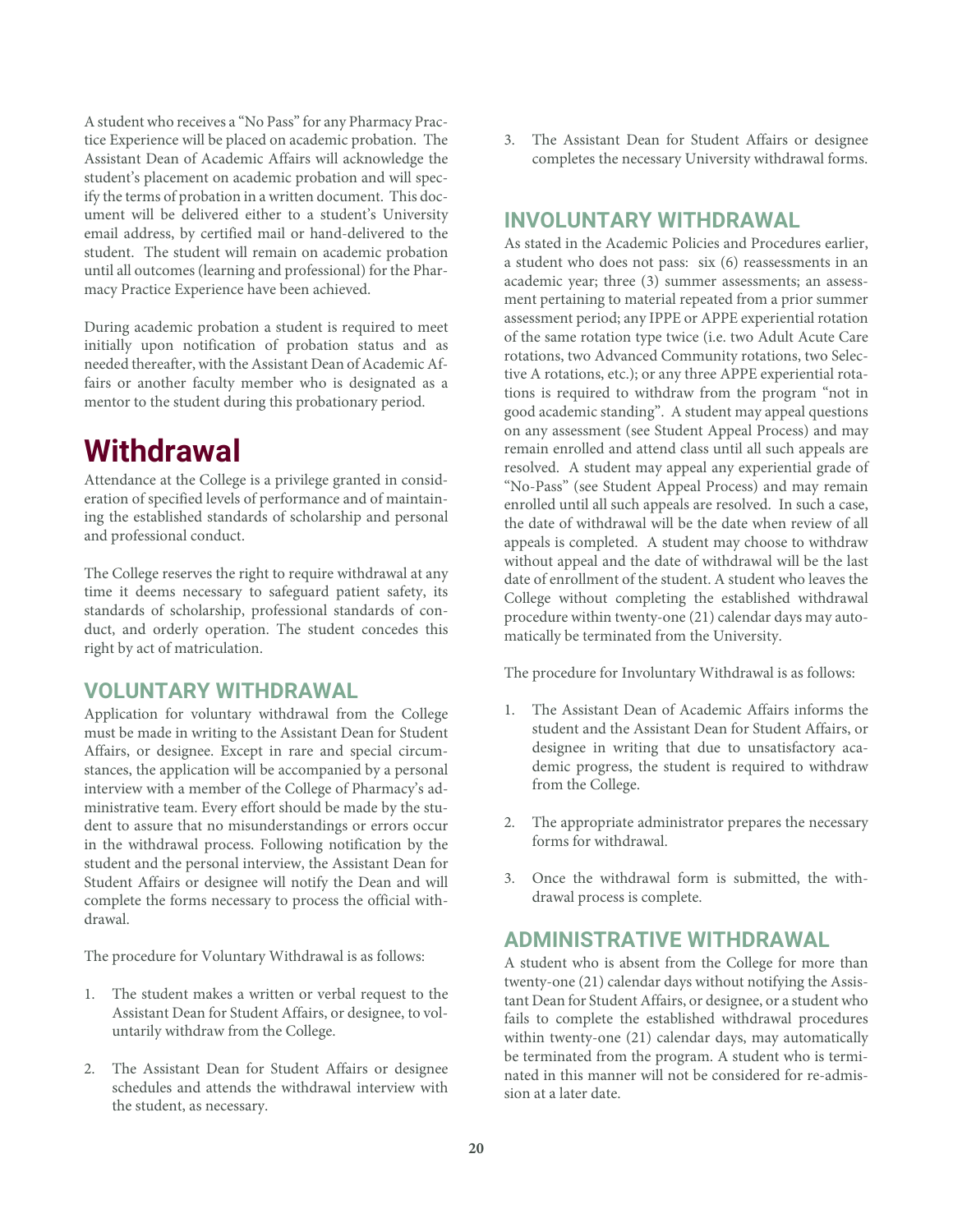# **Re-admission**

# **CONDITIONS FOR RE-ADMISSION FOR A STUDENT WITHDRAWING "IN GOOD ACADEMIC STANDING"**

A student who withdraws "in good academic standing" (i.e., not on academic probation) is not assured re-admission unless it is a part of the final written decision and/or agreement made between the Assistant Dean for Student Affairs or designee and the student.

# **CONDITIONS FOR RE-ADMISSION FOR A STUDENT WITHDRAWING "NOT IN GOOD ACADEMIC STANDING"**

A student who withdraws while on academic probation does so "not in good academic standing". A student who withdraws "not in good academic standing" may reapply for admission to the P1 year through the College's Admissions Application process unless otherwise stipulated. The student's previous academic performance and professional conduct at Roseman will be considered during the admission process.

# **Leave of Absence**

A student may request a leave of absence (LOA) due to an occurrence of a medical problem, a personal problem, or pregnancy. For financial aid purposes, a leave of absence will be documented as a withdrawal.

A student requesting a leave of absence must apply in writing to the Assistant Dean for Student Affairs or designee and provide:

- a rationale for the request
- the date the student expects to leave the program
- the date the student expects to return to the program
- documentation that the student believes supports the request for the leave of absence. In the event of a medical problem, the request must be accompanied by a letter from a licensed practitioner acting within their scope of practice who evaluated the student.

The Assistant Dean for Student Affairs or designee will review all LOA requests. After completing this review, the Assistant Dean for Student Affairs or designee will take one of the following actions:

- 1. Approve the student's request.
- 2. Require the student to provide more information to help evaluate the request.
- 3. Refer the student's request to the College's Academic Performance and Standards Committee for further review. The Committee has the right to require the student to provide additional information to the Committee.
- 4. Deny the student's request.

If the Academic Performance and Standards Committee reviews a student's request, the Committee will make a recommendation on the disposition of the request within five (5) business days. The Chair will forward the Committee's recommendation to the Assistant Dean for Student Affairs or designee after concluding its review of the student's request. The Assistant Dean for Student Affairs or designee will review the Committee's recommendation and determine if the student's request will be granted.

The Assistant Dean for Student Affairs or designee is responsible for determining if the student's leave will be granted and, if applicable, the conditions under which the student may return to the College. A student has the right to appeal the Assistant Dean's decision, including the terms for readmission, to the Dean. This appeal must be submitted in writing to the appropriate Dean within three (3) business days after the Assistant Dean for Student Affairs or designee notified the student of the decision. The decision of the Dean is final.

Leaves of absence will not be granted for a term of less than one month. No more than two leaves of absence will be granted during one academic year. If additional recovery time is necessary, the term of the second leave of absence will automatically be extended to the registration date for the next academic year. Leaves of absence may be extended to a maximum total of two (2) years for all leaves.

A student who is granted a leave of absence for an entire academic year must submit a letter of intent to return to classes to the Assistant Dean for Student Affairs or designee, at least three (3) months prior to the requested date of return, unless otherwise stipulated in the University withdrawal forms. It is the student's responsibility to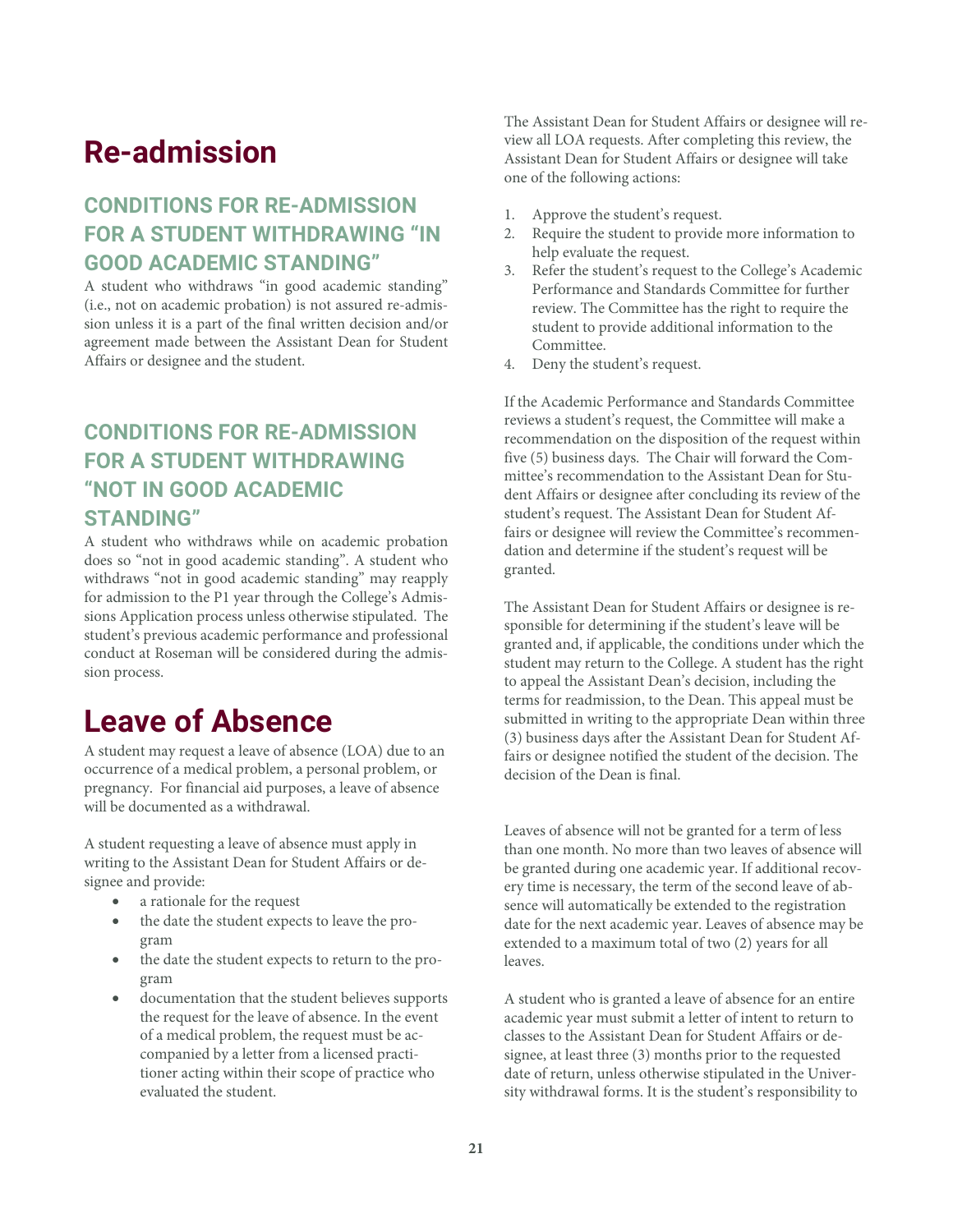keep the Assistant Dean for Student Affairs informed of any change of address while on a leave of absence.

If the student has not paid 100% of the tuition during the year in which the leave is granted, the balance of the tuition plus any increase in tuition or fees will be payable in the next year of attendance.

# **Student Appeal Process**

### **ASSESSMENT APPEALS**

If a student feels that an assessment has been evaluated unfairly or in error, a written account of reasons for believing this should be submitted to the office of the Assistant Dean of Academic Affairs using Canvas. Any graded assignment may be appealed, including but not limited to: Pharmacist Patient Care Process (PPCP) assignments, Continuing Professional Development (CPD) assignments, etc. The written appeal must be submitted through the link provided on Canvas by 5:00 pm on the fifth business day from the day of the reassessment or, for non-assessment assignments, score release of the remediation assignment. The Assistant Dean of Academic Affairs reserves the right to extend the deadline for submission if situations arise that warrant such need.

The following policies will be in effect for all assessment appeals submissions. Failure to follow appeals policies will result in the submission being deleted from the system without review. The policies for assessment appeals submissions are:

- 1. Appeals must be submitted to the online system before the deadline. A student who has problems with the online system should contact the Office of Academic Affairs for assistance before the deadline.
- 2. Appeals may not be submitted for any assessment until the reassessment has been completed and grades have been released. Consequently, no appeals will be accepted between the assessment and reassessment. For non-assessment assignments, appeals may not be submitted until after the remediation assignment grades have been released.
- 3. Any student achieving a "Pass" on either the assessment or reassessment or remediation assignment is ineligible to submit appeals for that assessment/reassessment or assignment/remediation assignment.

The Assistant Dean of Academic Affairs shall determine if the situation merits convening the Student Assessment Appeals Committee. Appeals submissions related to assessments or reassessments will be completed generally within thirty (30) business days. Appeals submissions related to summer assessment will be completed and the student notified by one (1) business day prior to the start of Orientation for the next academic year.

The Student Assessment Appeals Committee is convened on an as-needed basis, and is composed of two faculty members appointed by the Dean from a list of at least four recommended by the Assistant Dean of Academic Affairs, and two students appointed by the Dean from a list of at least four recommended by the President of the highest ranking class on the alternate campus. In the recommendations, the Assistant Dean of Academic Affairs and the Class President should endeavor to suggest individuals who are not personally involved in the assessment/block.

If the Assistant Dean of Academic Affairs determines that convening the committee is appropriate, the committee will consider the points-of-view of both the student and the faculty member(s) to make a recommendation to the Dean who shall render a decision. The Dean shall communicate this decision in writing to the student, the faculty member(s) involved, and the Assistant Dean of Academic Affairs. **The decision of the Dean is final.**

If the Assistant Dean of Academic Affairs determines that the situation does not merit convening the Assessment Appeals Committee, the student's appeal will be considered. The Assistant Dean of Academic Affairs will communicate the decision related to the appeal, in writing, to the student. **The decision of the Assistant Dean of Academic Affairs shall be final, effective immediately.**

# **APPEALS OF PHARMACY PRACTICE EXPERIENCE OUTCOMES**

If a student feels that a Pharmacy Practice Experience has been evaluated unfairly or in error, a written account of their reasons for believing this should be submitted to the Assistant Dean of Academic Affairs via the electronic appeals system on Canvas within five (5) business days of receipt of the final evaluation.

The Assistant Dean of Academic Affairs shall determine if the situation merits convening the Student Experiential Appeals Committee. This Committee is convened on an as-needed basis, and is composed of two faculty members appointed by the Dean from a list of at least four recommended by the Assistant Dean of Academic Affairs, and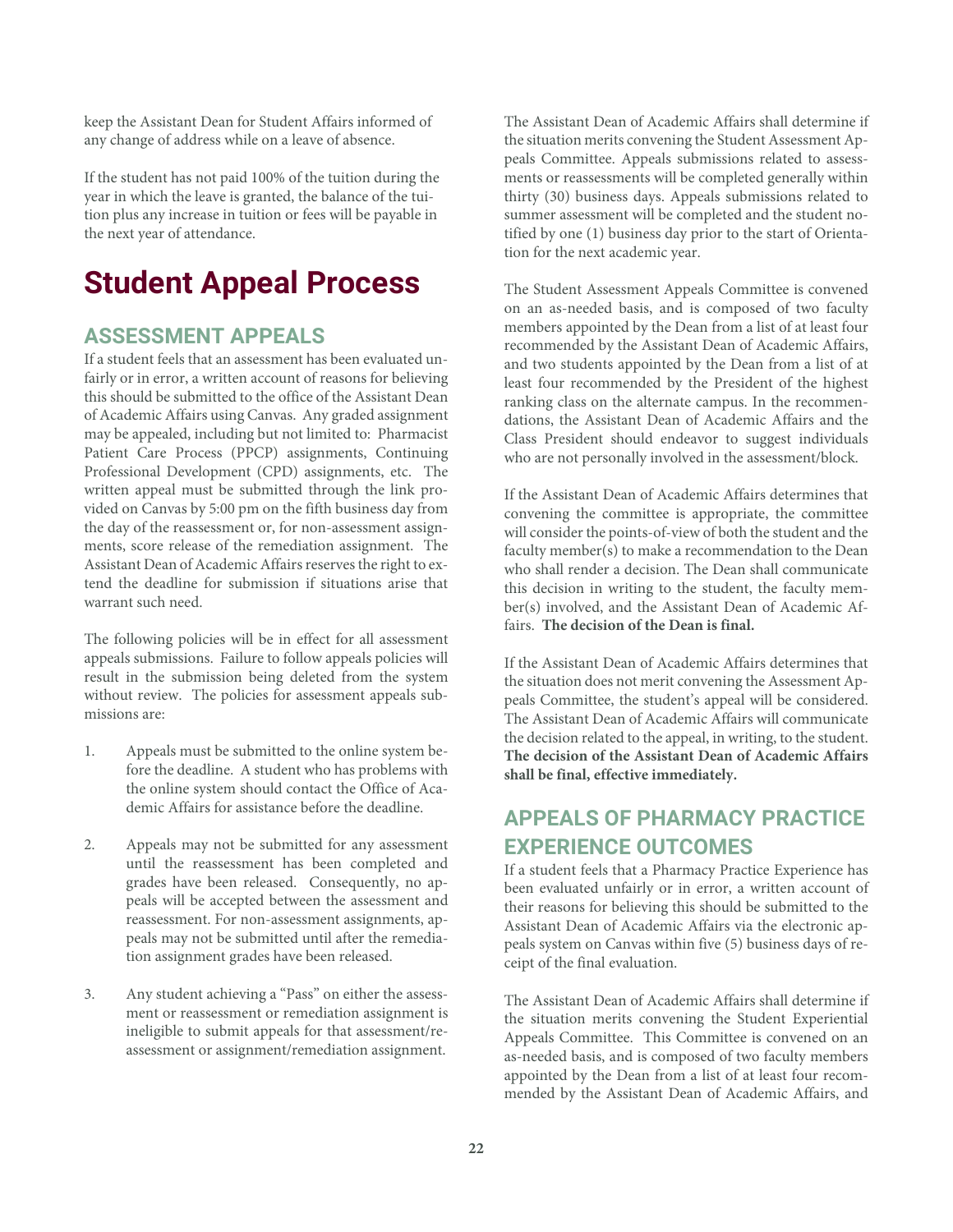two students appointed by the Dean from a list of at least four recommended by the President of the highest ranking class on the alternate campus. In the recommendations, the Assistant Dean of Academic Affairs and the Class President should endeavor to suggest individuals who are not personally involved and are accessible.

If the Assistant Dean of Academic Affairs determines that convening the committee is appropriate, the committee will consider the points-of-view of both the student and preceptor(s) to make a recommendation to the Dean who shall render a decision. The Dean shall communicate this decision in writing to the student, the preceptor(s) involved, and the Assistant Dean of Academic Affairs. **The decision of the Dean is final.**

If the Assistant Dean of Academic Affairs determines that the situation does not merit convening the Student Experiential Appeals Committee, the student's appeal will be considered. The Assistant Dean of Academic Affairs will communicate the decision related to the appeal, in writing, to the student. **The decision of the Assistant Dean of Academic Affairs shall be final, effective immediately.**

# **APPEALS OF WITHDRAWAL DECISIONS**

A student who meets any number section below (1 through 6) will be required to withdraw "Not in Good Academic Standing" (See Academic Probation/Withdrawal "Not in Good Academic Standing"):

- 1) Unsatisfactory performance on six (6) reassessments in an academic year;
- 2) Receiving a grade of No Pass "NP" on three (3) assessments during the same summer assessment period;
- 3) Failure to pass assessment material after five (5) attempts at the same assessment material;
- 4) Failure to pass an assessment pertaining to material repeated from a prior summer assessment.
- 5) Failure to pass any experiential rotation with the same rotation type twice (i.e. two Adult Acute Care rotations, two Advanced Community rotations, two Selective A rotations, etc.);
- 6) Failure to pass any three APPE experiential rotations.

The requirement to withdraw and any stipulations or conditions regarding the student's return to the program may not be appealed. A student may appeal a grade as noted above.

# **APPEALS OF PROBATION FOR PROFESSIONAL MISCONDUCT DECISIONS**

If a student feels they have been unfairly treated in a matter involving probation, that student may submit an appeal of that decision to the Dean. The written appeal must be submitted to the office of the Dean within five (5) business days of notification of probation. The Dean shall consider the appeal and render a decision. The Dean shall communicate this decision in writing to the student, and the College administrators. **The decision of the Dean shall be final, effective immediately.**

# **APPEALS OF SUSPENSION OR TERMINATION DECISIONS**

If a student feels they have been treated unfairly in a matter involving suspension or termination, an appeal of that decision may be made in writing to the Dean. The written appeal must be submitted to the office of the Dean within five (5) business days of notification of suspension or termination. The Dean shall consider the appeal and render a decision. The Dean shall communicate this decision in writing to the student and the College administrators. If the suspension or termination was imposed by the Dean, the student may appeal directly to the Chancellor of the Henderson, Nevada campus, using the procedures below.

If the student is still dissatisfied, that student may submit an appeal of the Dean's decision in writing to the Chancellor of the Henderson, Nevada campus. The written appeal must be submitted to the office of the Chancellor of the Henderson, Nevada campus within five (5) business days of notification of the Dean's decision. The Chancellor of the Henderson, Nevada campus shall consider the appeal and render a decision. The Chancellor of the Henderson, Nevada campus shall communicate this decision in writing to the student and the Dean. **The decision of the Chancellor of the Henderson, Nevada campus shall be final, effective immediately.**

When the Dean concludes that it is more likely than not that the student does not pose a threat to the safety or wellbeing of the members of the University community, the student shall have the opportunity to continue to attend classes and participate in all sanctioned College activities until such time as any/all appeals are exhausted. The student is expected to behave in a professional manner during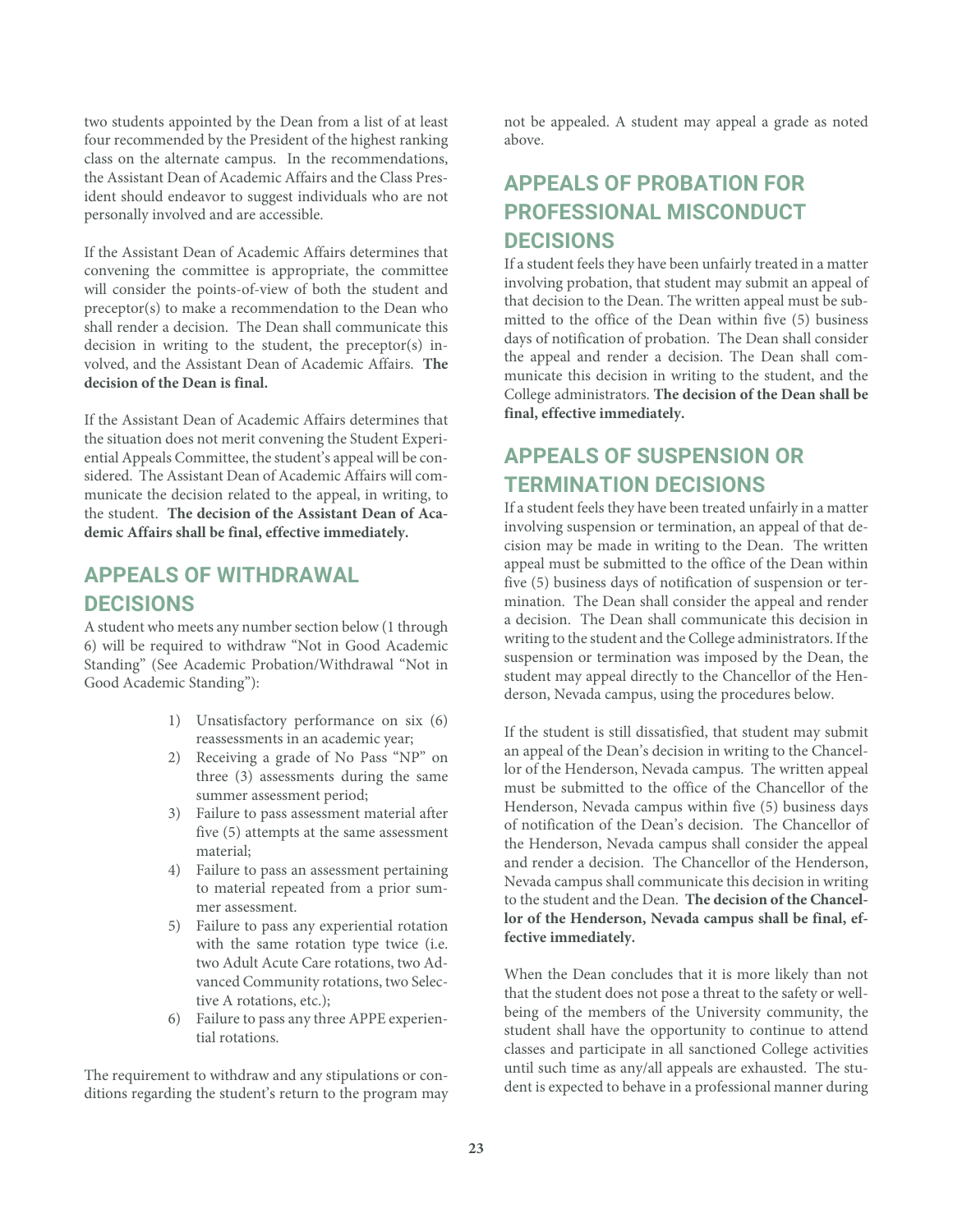this time period. Any disruptions of class or University operations or any other unprofessional behavior may result in rescission of the student's opportunity to attend class and/or all sanctioned College activities.

# **Record of Students' Complaints**

The colleges and schools of pharmacy have an obligation to respond to any written complaints by students lodged against a college or school of pharmacy, or a pharmacy program that are related to the standards and the policies and procedures of the Accreditation Council for Pharmacy Education (ACPE). The website for ACPE is http://www.acpe-accredit.org. Hence, the College has established, implemented and maintains a student complaint procedure that affords the complainants with fundamental procedural due process. In accordance with ACPE and good academic conduct our college has developed the following policies and procedures. The student may submit a written complaint to any of the following College administrators: Dean, Associate/Assistant Deans, and/or Directors. A student may also submit a written complaint to a student class officer (e.g., class president, vice president) or anonymously place the complaint in a secure box located in the student commons. The Assistant Dean for Student Affairs will formally investigate a student's written complaint. If the complaint involves the Assistant Dean for Student Affairs the Dean will appoint another investigator. If the complaint involves the Dean, the Chancellor of the Henderson, Nevada campus will assume responsibility for leading the investigation. The Assistant Dean for Student Affairs will share the results of this investigation with the other Deans and Directors. The Dean will review this report and determine if the complaint requires a formal intervention. All written complaints will be kept in a confidential, secured file in the appropriate Dean's office.

# **Student Government**

# **CLASS OFFICERS**

Each class on each campus shall hold elections for class officers. The Assistant Dean for Student Affairs or designee will collaborate with students in each class to hold a fair and legitimate election. Each class will elect a President, Vice President, Secretary and Treasurer as well as committee representatives. Students may not run for or hold a class officer position if they are placed on probation for professional misconduct.

### **STUDENT LIAISON COMMITTEE**

The Student Liaison Committee is composed of the class officers, representatives from pharmacy student organizations, pharmacy professional fraternities, and other student representatives as selected by the Dean. The Student Liaison Committee meets with the Dean and the executive team of the College on a regular basis to discuss student, professional, college and community issues.

#### **STUDENT ORGANIZATIONS**

For information about student organizations and clubs, please visit our website at **www.roseman.edu**.

# **Student Progression**

The College offers a 3- year program leading to a Doctor of Pharmacy degree. The College utilizes the block system of curricular design whereby a student studies one content area intensely. Credit hours are achieved via completion of didactic coursework (based on regularly scheduled assessments) and Pharmacy Practice Experiences. The three years of the program are designated P1 (first year), P2 (second year) and P3 (third year). All required P1 content must be passed to advance to the P2 year. All required P2 content must be passed in order to advance to the P3 year.

# **MAXIMUM TIMEFRAME FOR COMPLETION**

The College reserves the right to establish a reasonable timeframe for completion of the PharmD degree. Completion of all requirements for the PharmD degree must occur within 6 years of initial matriculation to the College of Pharmacy. Failure to complete all degree requirements within this timeframe will result in dismissal from the College.

### **ELIGIBILITY FOR GRADUATION**

To be eligible for graduation, a student must pass all required College coursework and must obtain a minimum of 179 credits in the College. In addition, the student must complete and submit the American Association of Colleges of Pharmacy (AACP) Graduating Student Survey in order to receive transcripts and graduate from Roseman University of Health Sciences College of Pharmacy. A student who does not submit the survey will not have the degree awarded until the survey is completed.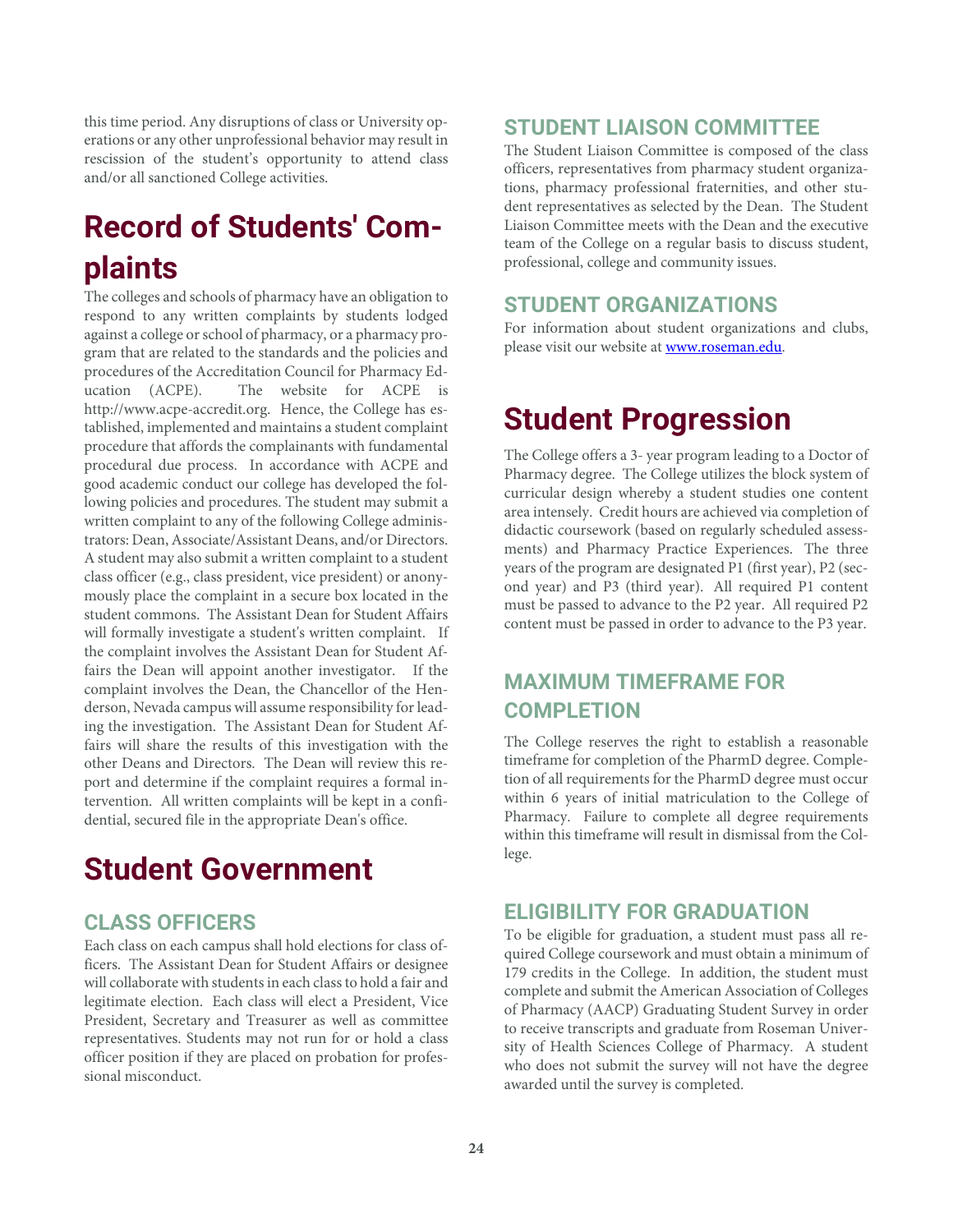The AACP Graduating Student Survey is administered annually to all colleges of pharmacy across the United States. It is used to compare student perceptions on professional competencies, facilities/environment, financing of education, demographics, pharmacy practice experiences, student services, and overall impressions of their educational experience. Results from this survey will be used by Roseman University of Health Sciences College of Pharmacy to identify potential areas of student concern so that quality improvement interventions can be introduced.

# **CURRICULAR OVERVIEW**

A summary of the distribution of credit hours is given below:

| First Academic Year (P1)                         | Credit Hours |
|--------------------------------------------------|--------------|
| Assessments 1.1-1.15                             | 51           |
| <b>Pharmaceutical Calculations</b>               | 3            |
| Top 200 Drugs I                                  | 1            |
| Over the Counter (OTC) Therapeutics              | 1            |
| <b>Pharmacist Patient Care Process I</b>         | 5            |
| Pharmacist-Based Immunizations Delivery          |              |
| Certification                                    | 1            |
| <b>Introductory Pharmacy Practice Experience</b> |              |
| (IPPE1)                                          | 3            |
| Continuing Professional Development              |              |
| (Student Portfolio)                              | 1            |
| Total credit hours required to advance           |              |
| to P <sub>2</sub> status                         | 66           |
| Second Academic Year (P2)                        | Credit Hours |
| Introductory Pharmacy Practice Experience -      |              |
| Summer (IPPE-S) Community                        | $4^*$        |

| Summer (IPPE-S) Community                        | 41    |
|--------------------------------------------------|-------|
| Introductory Pharmacy Practice Experience -      |       |
| Summer (IPPE-S) Institutional                    | $2^*$ |
| Assessments 2.1-2.15                             | 52    |
| Top 200 Drugs II                                 |       |
| <b>Pharmacist Patient Care Process II</b>        | 6     |
| Interprofessional Education                      | 2     |
| <b>Introductory Pharmacy Practice Experience</b> |       |
| (IPPE2)                                          | 3     |
| Continuing Professional Development              |       |
| (Student Portfolio)                              |       |
| Integrated Pharmacotherapy Skills                |       |
| Minimum credit hours required to advance         |       |
| to P3 status                                     | 137   |
|                                                  |       |

| Third Academic Year (P3)<br>Credit Hours         |     |
|--------------------------------------------------|-----|
| Advanced Pharmacy Practice Experience (APPE)     | 36. |
| Elective Credit Hours (minimum)                  | 4   |
| Capstone Course                                  |     |
| Minimum Credit Hours Required for Graduation 179 |     |

\*The IPPE-S experiences may occur in either the P1 or P2 year as scheduled by the campus specific Director for Experiential Education (IPPE).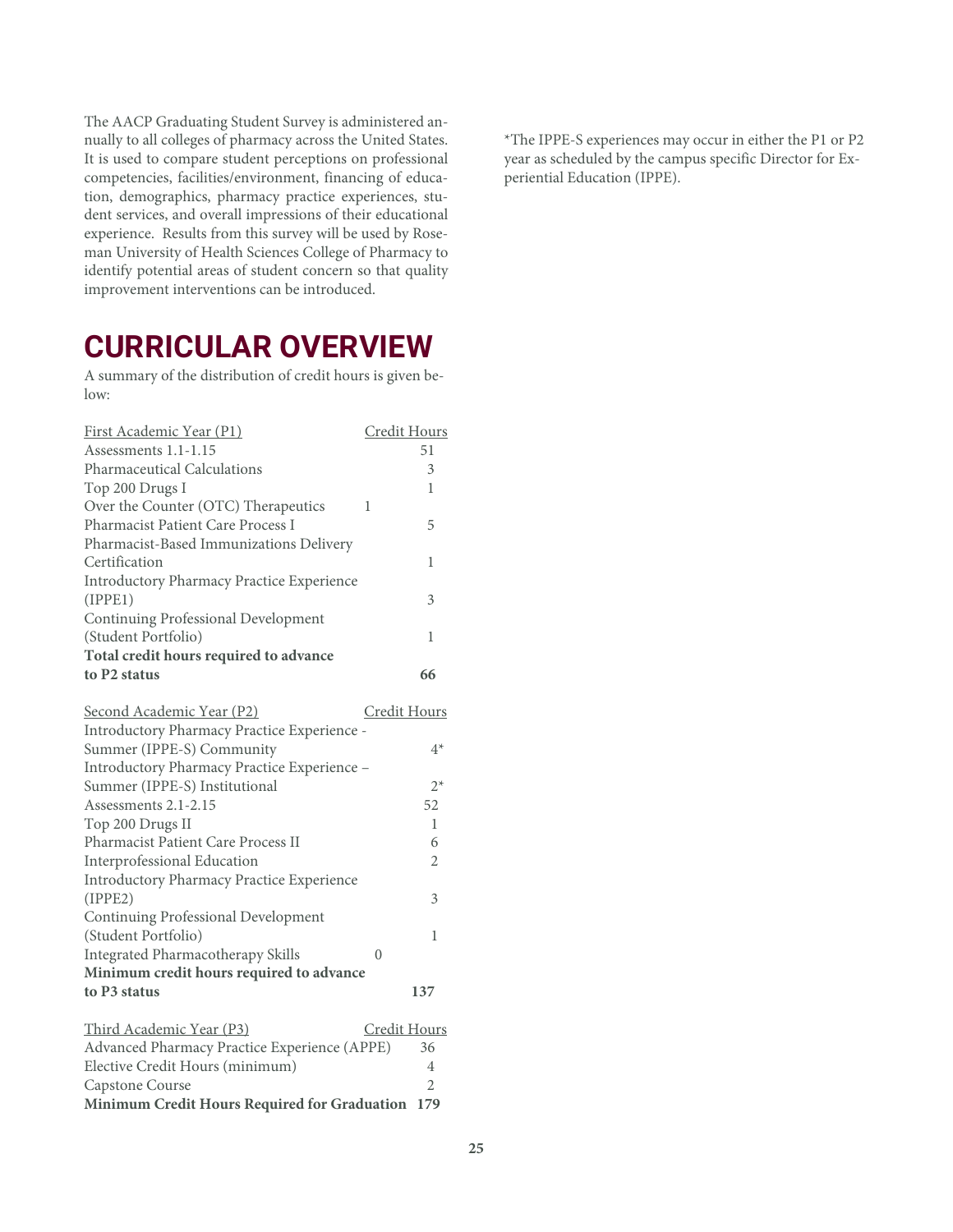| DOCTOR OF PHARMACY (PHARM.D.) CURRICULUM                                                                                                                                                                                                                                                                                                                                                                                                                                                                                                                                                                                                                                                                                                                                                                                                                                                                                                                                                                                                                                                                                                                                       |                           |
|--------------------------------------------------------------------------------------------------------------------------------------------------------------------------------------------------------------------------------------------------------------------------------------------------------------------------------------------------------------------------------------------------------------------------------------------------------------------------------------------------------------------------------------------------------------------------------------------------------------------------------------------------------------------------------------------------------------------------------------------------------------------------------------------------------------------------------------------------------------------------------------------------------------------------------------------------------------------------------------------------------------------------------------------------------------------------------------------------------------------------------------------------------------------------------|---------------------------|
| <b>Didactic</b><br>PHAR 410: Fundamentals of Drug Action and Metabolism<br>PHAR 411: Fundamentals of Molecular Biology and Pharmacogenomics<br>PHAR 412: Metabolism of Carbohydrates, Lipids, and Amino Acids<br>PHAR 413: Hematology and Immunology<br>PHAR 414: Drug Information and Literature Evaluation I<br>PHAR 420: Neuropharmacology and Medicinal Chemistry<br>PHAR 421: Cardiovascular and Renal Systems: Pharmacology and Medicinal Chemis-<br>try<br>PHAR 422: Gastrointestinal, Genitourinary and Skeletal Muscle: Pharmacology and<br>Medicinal Chemistry<br>PHAR 423: Endocrine Systems: Pharmacology and Medicinal Chemistry<br>PHAR 424: Antimicrobial Pharmacology & Fundamentals of Toxicology<br>PHAR 430: Pharmaceutics and Biopharmaceutics<br>PHAR 431: Pharmacokinetics<br>PHAR 440: Pharmacy Administration<br>PHAR 441: Pharmacy Law<br>PHAR 444: Pharmacist-Based Immunization Delivery Certification<br>PHAR 450: Pharmaceutical Calculations<br>PHAR 451: Top 200 Drugs I<br>PHAR 452: Over the Counter (OTC) Therapeutics<br>PHAR 465: Pharmacist Patient Care Process I<br>PHAR 495: Continuing Professional Development (Student Portfolio) I | Year 1                    |
| <b>Didactic</b>                                                                                                                                                                                                                                                                                                                                                                                                                                                                                                                                                                                                                                                                                                                                                                                                                                                                                                                                                                                                                                                                                                                                                                | Year <sub>2</sub>         |
| PHAR 511: Therapeutic Disease State Management (TDSM): Fluids, Electrolytes, and<br>Nephrology<br>PHAR 512: TDSM: Cardiology<br>PHAR 513: Clinical Immunology and Ophthalmology<br>PHAR 514: TDSM: Pulmonology<br>PHAR 515: TDSM: GI Disorders<br>PHAR 516: TDSM: Infectious Disease<br>PHAR 517: TDSM: Hematology/Oncology<br>PHAR 518: TDSM: Endocrinology<br>PHAR 519: TDSM: Psychiatry<br>PHAR 520: TDSM: Neurology<br>PHAR 521: Clinical Nutrition<br>PHAR 522: Women's and Men's Health<br>PHAR 525: TDSM: Critical Care<br>PHAR 540: Drug Information and Literature Evaluation II<br>PHAR 541: Pharmacy Administration<br>PHAR 550: Top 200 Drugs II<br>PHAR 565: Pharmacist Patient Care Process II<br>PHAR 566: Integrated Pharmacotherapy Skills<br>PHAR 595: Continuing Professional Development (Student Portfolio) II<br>PHAR 599: Interprofessional Education                                                                                                                                                                                                                                                                                                   |                           |
| Experiential<br>PHAR 470 & 570: Introductory Pharmacy Practice Experiences                                                                                                                                                                                                                                                                                                                                                                                                                                                                                                                                                                                                                                                                                                                                                                                                                                                                                                                                                                                                                                                                                                     | Years 1 and 2             |
| PHAR 572: Introductory Pharmacy Practice Experience -Summer Community (IPPE-<br>SC)                                                                                                                                                                                                                                                                                                                                                                                                                                                                                                                                                                                                                                                                                                                                                                                                                                                                                                                                                                                                                                                                                            | <b>Summer after Year1</b> |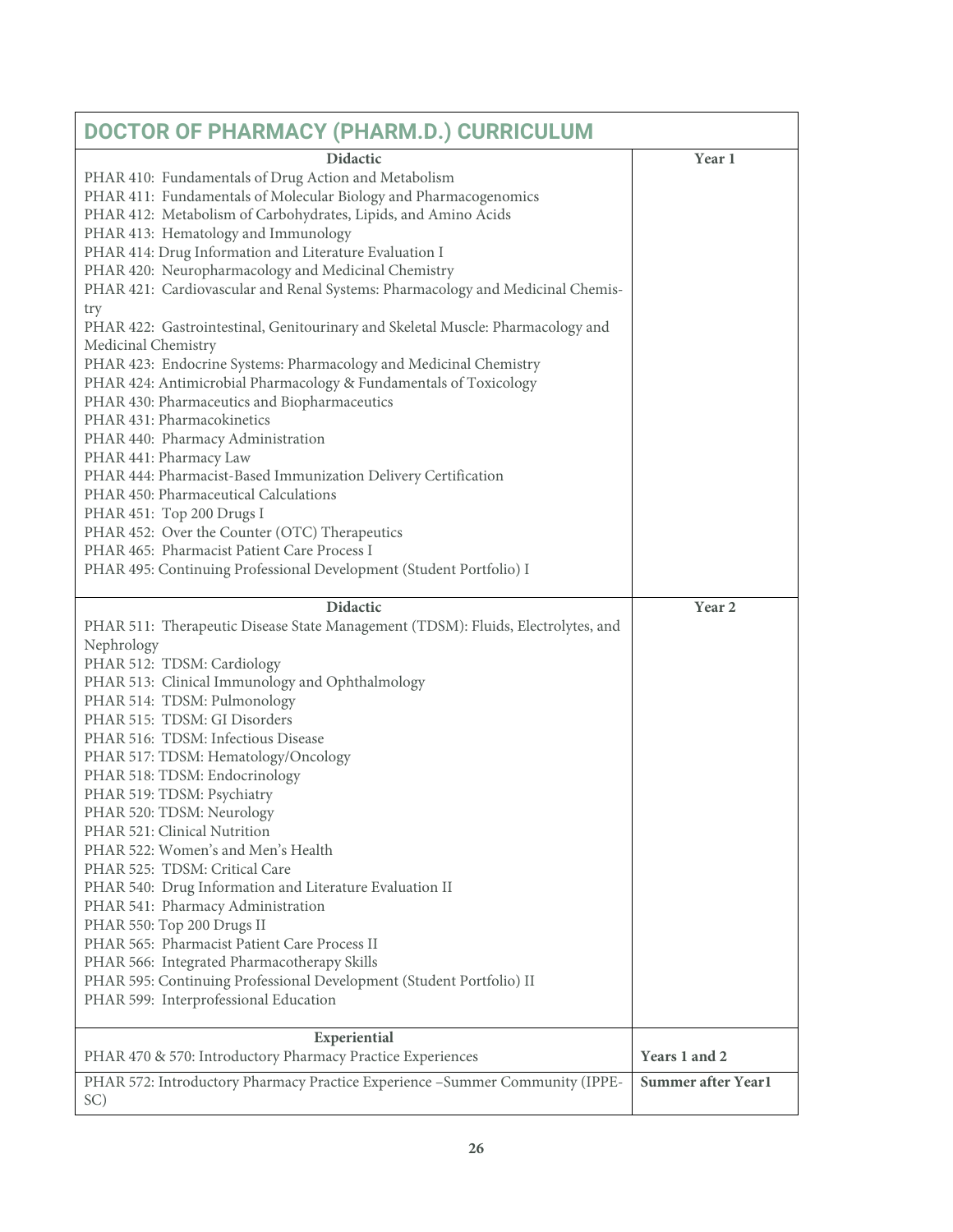| PHAR 573: Introductory Pharmacy Practice Experience--Summer Institutional (IPPE-   Summer after Year 1 |                         |
|--------------------------------------------------------------------------------------------------------|-------------------------|
|                                                                                                        |                         |
| PHAR 600-698: Advanced Pharmacy Practice Experiences (APPE)                                            | Year 3                  |
| PHAR 700-799: Electives                                                                                | Year 3 (or as arranged) |
|                                                                                                        |                         |
| PHAR 699: Capstone Course                                                                              | Year 3                  |
|                                                                                                        |                         |

# **BLOCK AND COURSE DESCRIPTIONS**

Block and Course descriptions may be found in the Roseman University of Health Sciences Catalog and on the website (https://pharmacy.roseman.edu/explore/curriculum/)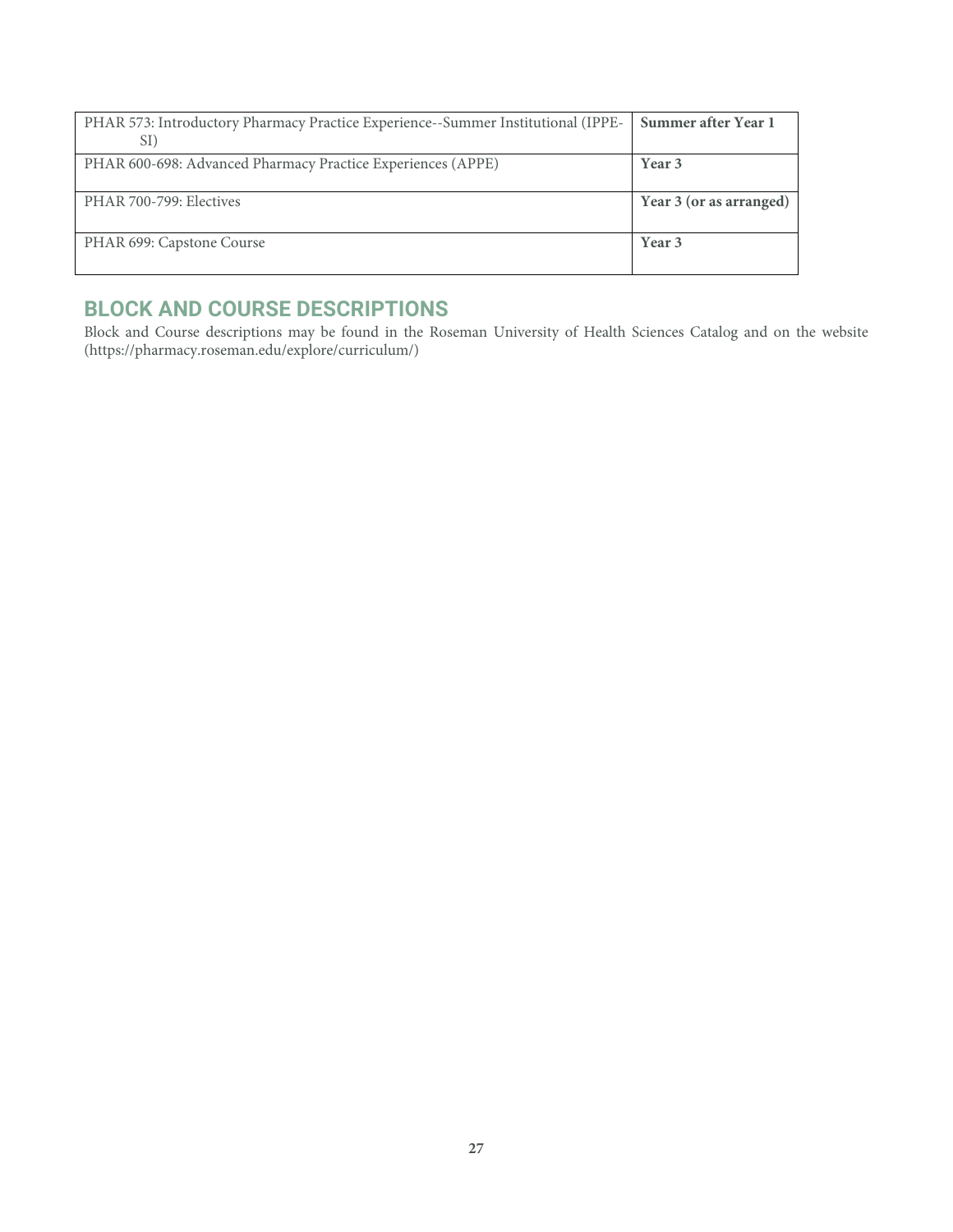# **Personal Counseling about Non-Academic Is-**

# **sues**

A student in need of personal counseling services for nonacademic issues (e.g., grief counseling, alcohol, substance abuse and mental health) should contact the Registrar/Student Services Office. Further information is available at: http://www.roseman.edu/students/student-services-resources/student-health-wellness/

# **Licensure and Accreditation Status**

The Roseman University of Health Sciences College of Pharmacy is accredited by the Accreditation Council for Pharmacy Education (ACPE), 135 S. LaSalle Street, Suite 4100, Chicago, IL 60603-4810, 312-664-3575, 800-533- 3606; FAX 312-664-4652, web site www.acpe-accredit.org.

ACPE accredits Doctor of Pharmacy programs offered by Colleges and Schools in the United States and selected non-US sites.

Questions regarding eligibility for licensure as a pharmacist in Nevada should be directed to:

> Executive Secretary Nevada State Board of Pharmacy 985 Damonte Ranch Pkwy, Suite 206 Reno, NV 89521

Questions regarding eligibility for licensure as a pharmacist in Utah should be directed to:

> Executive Secretary Utah State Board of Pharmacy 160 E. 300 South P.O. Box 146741 Salt Lake City, UT 84114-6741